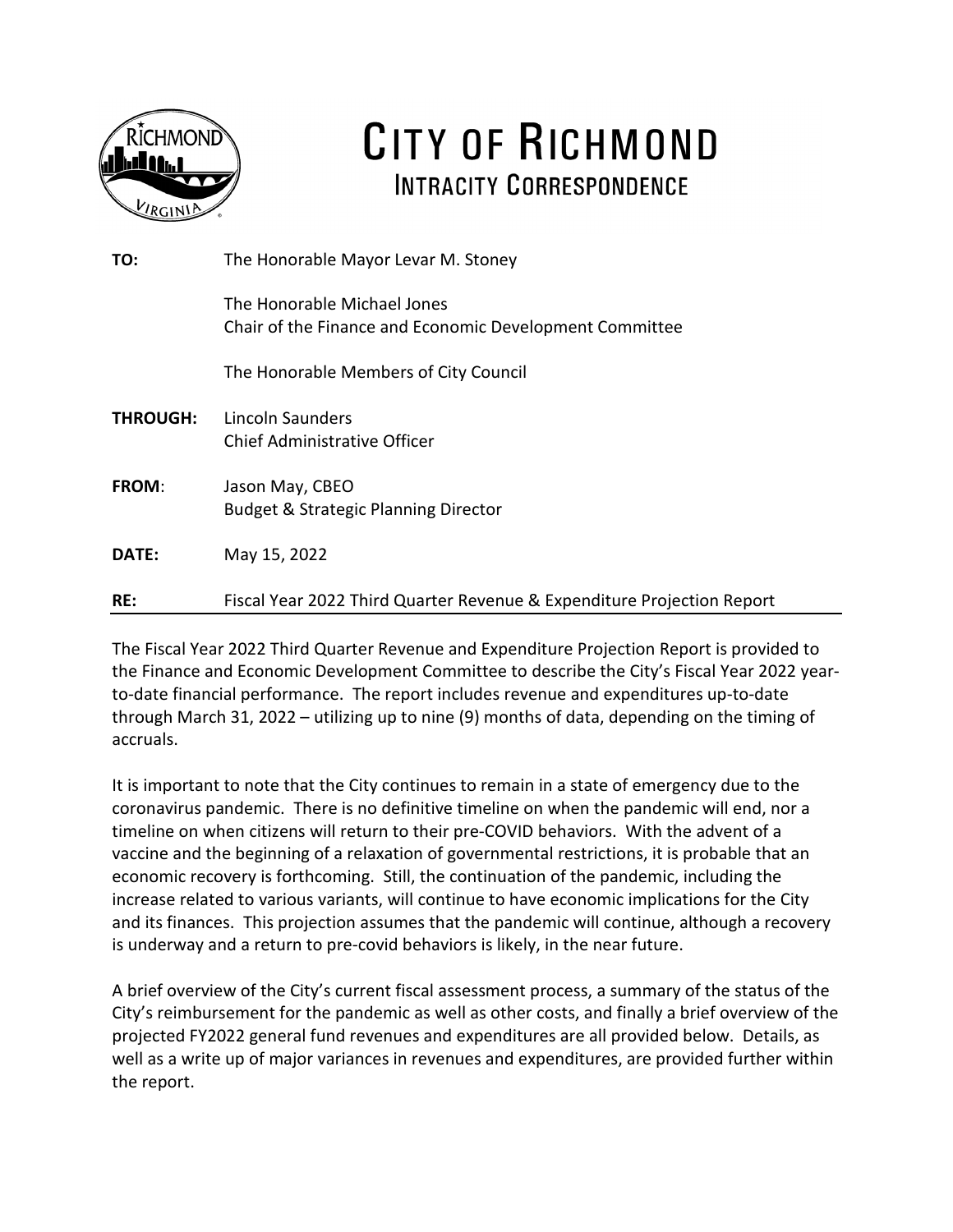### **General Fund Revenues**

General Fund Revenues are currently forecast to be higher than budget with a surplus of \$25,530,677, or 3.22% of the budget.

### **General Fund Expenditures**

General Fund Expenditures are trending lower than budgeted with a projected, estimated surplus of \$3,624,100 or projected savings of 0.46% of the total general fund budget.

Several departments are projecting a significant shortfall, such as Fire & Emergency Services and Public Works, however, this is offset by a significant savings in Social Services and Finance, as well as savings in other departments. Specific details of these departmental variances, as well as other departmental variances are explained further in the report.

| Summary of FY2022 Projected Balances as of 3/31/2022    |               |  |  |  |
|---------------------------------------------------------|---------------|--|--|--|
| Projected Total FY2022 General Fund Revenue             | \$818,577,668 |  |  |  |
| <b>Projected Total FY2022 General Fund Expenditures</b> | \$789,422,891 |  |  |  |
| Total: FY2022 Projected Budgetary Surplus/(Shortfall)   | \$29,154,777  |  |  |  |

\*Note very minor discrepancies may exist due to rounding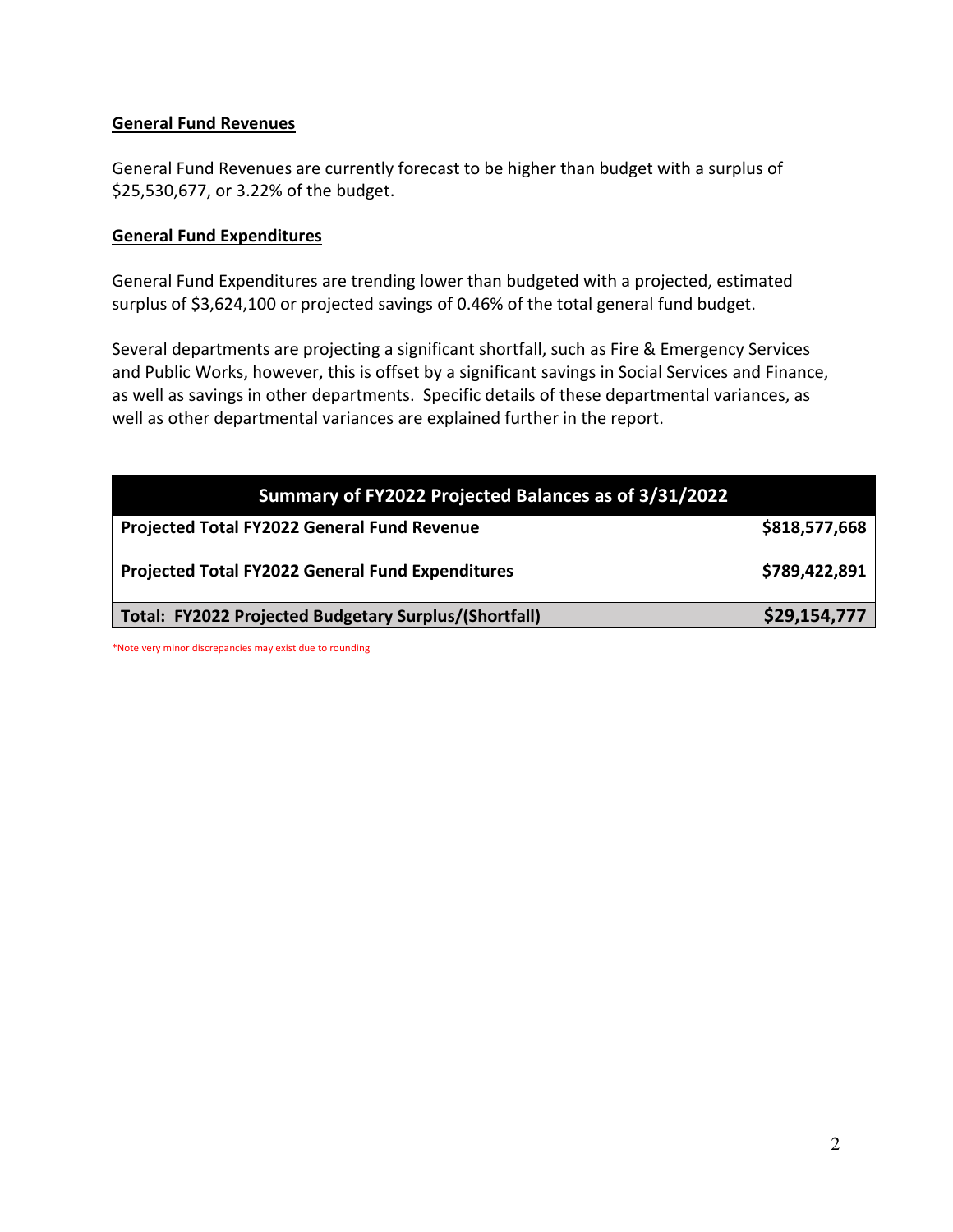| Internal Work Papers - City of Richmond, VA<br>Department of Budget and Strategic Planning<br>FY2022 3rd Quarter Status Report and Forecast - 75.00% Year Past |                                |                                 |                                              |                                  |                                                                     |              |  |
|----------------------------------------------------------------------------------------------------------------------------------------------------------------|--------------------------------|---------------------------------|----------------------------------------------|----------------------------------|---------------------------------------------------------------------|--------------|--|
|                                                                                                                                                                | FY2022 Budget                  | FY2022 Amended<br><b>Budget</b> | <b>FY2022 Collections</b><br>as of 3/31/2022 | FY2022 3rd Quarter<br>Projection | Variance: Amended Budget vs.<br><b>Preliminary Year End surplus</b> |              |  |
| <b>Revenue from Local Sources</b>                                                                                                                              |                                |                                 |                                              |                                  |                                                                     |              |  |
| <b>General Property Taxes</b>                                                                                                                                  |                                |                                 |                                              |                                  |                                                                     |              |  |
| Machinery & Tools Taxes                                                                                                                                        | (13,899,915)                   | (13,899,915)                    | (705, 912)                                   | (13,899,915)                     |                                                                     | 100%         |  |
| Penalties and Interest- Interest                                                                                                                               | (2,969,891)                    | (2,969,891)                     | (1,846,661)                                  | (2,834,444)                      | 135,447                                                             | 95%          |  |
| Penalties and Interest- Penalty                                                                                                                                | (2,786,614)                    | (2,786,614)                     | (2,003,697)                                  | (2,891,393)                      | (104, 779)                                                          | 104%         |  |
| Personal Property Taxes- Current                                                                                                                               | (36, 751, 456)                 | (36, 751, 456)                  | (1,796,585)                                  | (36, 751, 456)                   |                                                                     | 100%         |  |
| Personal Property Taxes- Delinquent                                                                                                                            | (6,959,963)                    | (6,959,963)                     | (4,086,606)                                  | (6,959,963)                      |                                                                     | 100%         |  |
| Real and Personal Public Service Corporation Property Tax<br>Real and Personal Public Service Corporation Property Tax                                         | (9, 151, 418)                  | (9, 151, 418)                   | 111,803                                      | (9, 151, 418)                    |                                                                     | 100%<br>100% |  |
| Real and Personal Public Service Corporation Property Tax                                                                                                      | (497, 012)<br>(2,205,476)      | (497, 012)<br>(2,205,476)       | (844, 532)<br>(3,842)                        | (497, 012)<br>(2,205,476)        |                                                                     | 100%         |  |
| Real Property Taxes- Current                                                                                                                                   | (330, 726, 962)                | (342, 173, 987)                 | (182, 889, 939)                              | (361,024,528)                    | (18, 850, 541)                                                      | 106%         |  |
| Real Property Taxes- Delinquent                                                                                                                                | (11,829,380)                   | (11,829,380)                    | (4,521,651)                                  | (9,044,798)                      | 2,784,582                                                           | 76%          |  |
| <b>Total General Property Taxes</b>                                                                                                                            | (417,778,087)                  | (429,225,112)                   | (198, 587, 620)                              | (445,260,403)                    | (16, 035, 291)                                                      | 104%         |  |
|                                                                                                                                                                |                                |                                 |                                              |                                  |                                                                     |              |  |
| <b>Other Local Taxes</b>                                                                                                                                       |                                |                                 |                                              |                                  |                                                                     |              |  |
| <b>Admission Taxes</b>                                                                                                                                         | (1,405,941)                    | (1,405,941)                     | (989, 548)                                   | (1,455,874)                      | (49, 933)                                                           | 104%         |  |
| <b>Bank Stock Taxes</b>                                                                                                                                        | (9,496,071)                    | (9,496,071)                     | (439, 147)                                   | (9,496,071)                      |                                                                     | 100%         |  |
| <b>Business Licenses Taxes</b>                                                                                                                                 | (31, 448, 626)                 | (31, 448, 626)                  | (33,903,242)                                 | (33,903,242)                     | (2,454,616)                                                         | 108%         |  |
| Cigarette Tax                                                                                                                                                  | (3, 155, 000)                  | (3, 155, 000)                   | (1,766,967)                                  | (2,736,213)                      | 418,787                                                             | 87%          |  |
| <b>Consumer Utility Taxes</b>                                                                                                                                  | (18, 316, 946)                 | (18, 316, 946)                  | (12, 986, 553)                               | (17, 496, 563)                   | 820,383                                                             | 96%          |  |
| Local Sales & Use Tax                                                                                                                                          | (36,880,579)                   | (36,880,579)                    | (32, 781, 871)                               | (42,681,871)                     | (5,801,292)                                                         | 116%         |  |
| Motor Vehicle Licenses                                                                                                                                         | (6,557,458)                    | (6,557,458)                     | (2,269,441)                                  | (6,606,387)                      | (48, 929)                                                           | 101%         |  |
| Other Local Taxes                                                                                                                                              | (525, 689)                     | (525, 689)                      | (225, 984)                                   | (558,091)                        | (32, 402)                                                           | 106%<br>106% |  |
| Prepared Food Taxes<br>Prepared Food Taxes - School Facilities                                                                                                 | (28, 252, 499)                 | (28, 252, 499)<br>(7, 196, 057) | (22, 532, 121)                               | (30,042,828)                     | (1,790,329)<br>(456,006)                                            | 106%         |  |
| Short-Term Rental Tax                                                                                                                                          | (7, 196, 057)<br>(125, 153)    | (125, 153)                      | (5,739,047)<br>(59, 556)                     | (7,652,063)<br>(125, 153)        |                                                                     | 100%         |  |
| <b>Transient Lodging Taxes</b>                                                                                                                                 | (5,762,109)                    | (5,762,109)                     | (4,372,603)                                  | (5,817,151)                      | (55,042)                                                            | 101%         |  |
| <b>Total Other Local Taxes</b>                                                                                                                                 | (149, 122, 128)                | (149, 122, 128)                 | (118,066,078)                                | (158, 571, 505)                  | (9,449,377)                                                         | 106%         |  |
|                                                                                                                                                                |                                |                                 |                                              |                                  |                                                                     |              |  |
| Permits, Privilege Fees, and Regulatory Licenses                                                                                                               |                                |                                 |                                              |                                  |                                                                     |              |  |
| Animal Licenses                                                                                                                                                |                                |                                 | (1, 452)                                     | (1, 452)                         | (1, 452)                                                            |              |  |
| Permits and Other Licenses                                                                                                                                     | (13, 262, 601)                 | (13, 262, 601)                  | (10, 947, 601)                               | (13,610,134)                     | (347, 533)                                                          | 103%         |  |
| <b>Total Permits, Privilege Fees, and Regulatory Licenses</b>                                                                                                  | (13, 262, 601)                 | (13, 262, 601)                  | (10, 949, 053)                               | (13, 611, 586)                   | (348, 985)                                                          | 103%         |  |
|                                                                                                                                                                |                                |                                 |                                              |                                  |                                                                     |              |  |
| <b>Fines &amp; Forfeitures</b><br>Fines & Forfeitures                                                                                                          | (8,000)                        | (8,000)                         | (8, 248)                                     | (11,000)                         | (3,000)                                                             | 138%         |  |
| <b>Total Fines &amp; Forfeitures</b>                                                                                                                           | (8,000)                        | (8,000)                         | (8, 248)                                     | (11,000)                         | (3,000)                                                             | 0%           |  |
|                                                                                                                                                                |                                |                                 |                                              |                                  |                                                                     |              |  |
| Revenue from Use of Money and Property                                                                                                                         |                                |                                 |                                              |                                  |                                                                     |              |  |
| Revenue from Use of Money                                                                                                                                      |                                |                                 |                                              |                                  |                                                                     |              |  |
| Revenue from Use of Property                                                                                                                                   | (208, 648)                     | (208, 648)                      | (677, 141)                                   | (698, 335)                       | (489, 687)                                                          | 335%         |  |
| <b>Total Revenue from Use of Money and Property</b>                                                                                                            | (208,648)                      | (208, 648)                      | (677,141)                                    | (698,335)                        | (489,687)                                                           | 335%         |  |
|                                                                                                                                                                |                                |                                 |                                              |                                  |                                                                     |              |  |
| <b>Charges for Services</b>                                                                                                                                    |                                |                                 |                                              |                                  |                                                                     |              |  |
| Charges for Finance                                                                                                                                            | (801, 192)                     | (801, 192)                      | (460, 036)                                   | (775, 045)                       | 26,147                                                              | 97%          |  |
| Charges for Fire and Rescue Services<br>Charges for Information Technology                                                                                     | (185,000)<br>(4,000)           | (185,000)<br>(4,000)            | (69, 869)<br>900                             | (145,092)<br>(8,575)             | 39,908<br>(4, 575)                                                  | 78%<br>214%  |  |
| Charges for Law Enforcement and Traffic Control                                                                                                                | (161,000)                      | (161,000)                       | (262, 388)                                   | (161,000)                        |                                                                     | 100%         |  |
| Charges for Library                                                                                                                                            | (4,000)                        | (4,000)                         | (3,845)                                      | (3,845)                          | 155                                                                 | 96%          |  |
| Charges for Maintenance of Highways, Streets, Bridges, and                                                                                                     |                                |                                 |                                              |                                  |                                                                     |              |  |
| Charges for Other Protection                                                                                                                                   | (125,000)                      | (125,000)                       | (89, 723)                                    | (125,000)                        |                                                                     | 100%         |  |
| Charges for Parks and Recreation                                                                                                                               | (135, 400)                     | (135, 400)                      | (137, 364)                                   | (174, 820)                       | (39, 420)                                                           | 129%         |  |
| Charges for Planning and Community Development                                                                                                                 | (54,000)                       | (54,000)                        | (1,648)                                      | (51,043)                         | 2,957                                                               | 95%          |  |
| Charges for Sanitation and Waste Removal                                                                                                                       | (17,891,033)                   | (17,891,033)                    | (14,001,419)                                 | (17,891,033)                     |                                                                     | 100%         |  |
| Court Costs                                                                                                                                                    | (6,772,739)                    | (6, 772, 739)                   | (5,994,107)                                  | (8,043,912)                      | (1, 271, 173)                                                       | 119%         |  |
| Other                                                                                                                                                          | (9,515)                        | (9,515)                         | (20, 015)                                    | (20, 015)                        | (10, 500)                                                           | 210%         |  |
| <b>Total Charges for Services</b>                                                                                                                              | (26, 142, 879)                 | (26,142,879)                    | (21,039,514)                                 | (27, 399, 380)                   | (1,256,501)                                                         | 105%         |  |
|                                                                                                                                                                |                                |                                 |                                              |                                  |                                                                     |              |  |
| Miscellaneous Revenue                                                                                                                                          |                                |                                 |                                              |                                  |                                                                     |              |  |
| Miscellaneous<br>Payments in Lieu of Taxes from Enterprise Activities                                                                                          | (1,076,522)                    | (1,376,522)<br>(21,078,214)     | (1,515,864)                                  | (1, 211, 123)                    | 165,399<br>372,671                                                  | 88%<br>98%   |  |
| <b>Total Miscellaneous Revenue</b>                                                                                                                             | (21,078,214)<br>(22, 154, 736) | (22, 454, 736)                  | (18, 497, 634)<br>(20, 013, 498)             | (20, 705, 543)<br>(21, 916, 666) | 538,070                                                             | 98%          |  |
|                                                                                                                                                                |                                |                                 |                                              |                                  |                                                                     |              |  |
| <b>Recovered Costs</b>                                                                                                                                         |                                |                                 |                                              |                                  |                                                                     |              |  |
| <b>Recovered Costs</b>                                                                                                                                         | (5,617,302)                    | (5,617,302)                     | (2, 140, 169)                                | (5,523,334)                      | 93,968                                                              | 98%          |  |
| <b>Total Recovered Costs</b>                                                                                                                                   | (5, 617, 302)                  | (5, 617, 302)                   | (2, 140, 169)                                | (5, 523, 334)                    | 93,968                                                              | 98%          |  |
|                                                                                                                                                                |                                |                                 |                                              |                                  |                                                                     |              |  |
| Revenue from Local Sources Total                                                                                                                               | (634,294,381)                  | (646,041,406)                   | (371,481,320)                                | (672,992,209)                    | (26, 947, 803)                                                      | 104%         |  |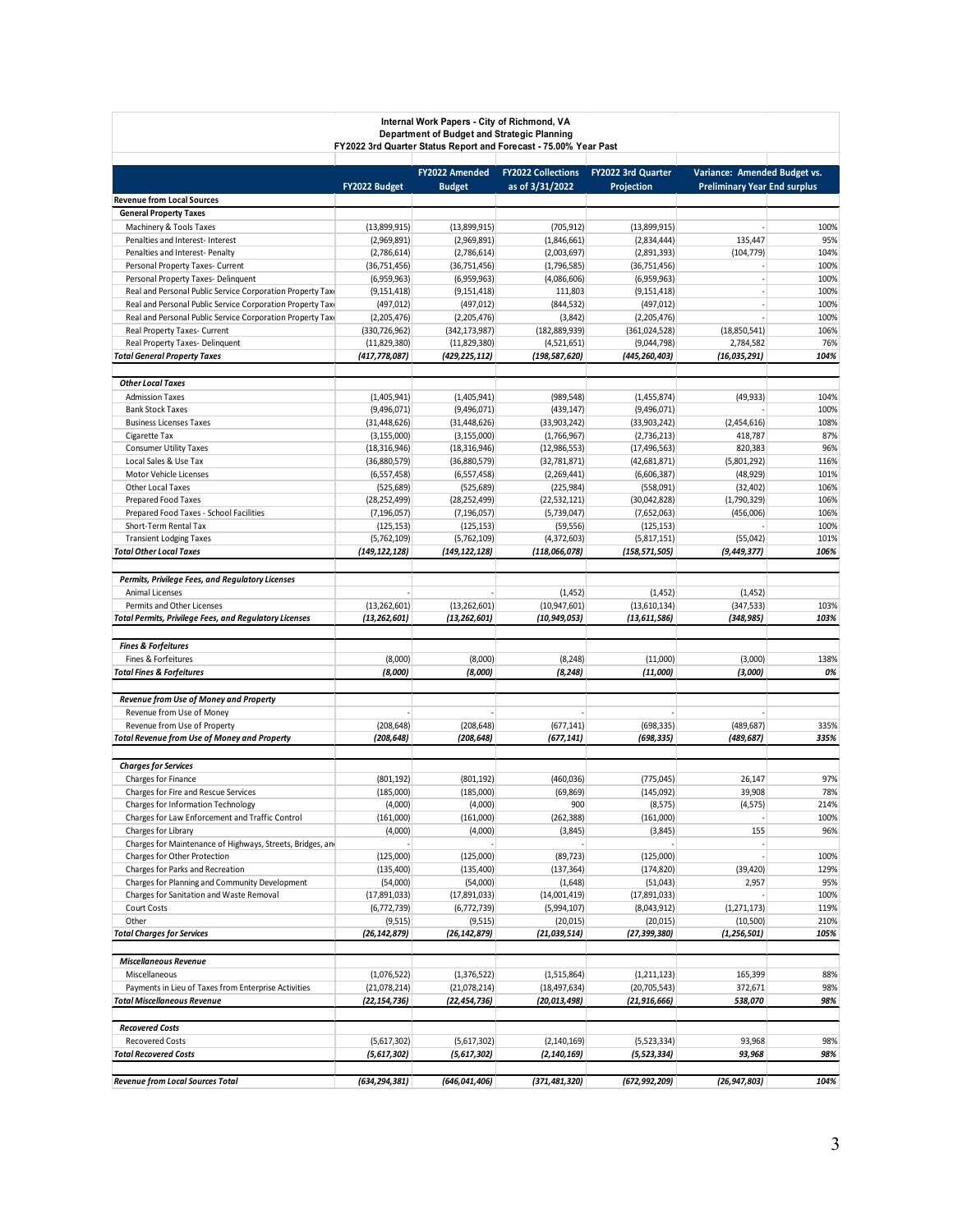|                                                                                   | FY2022 Budget                  | FY2022 Amended<br><b>Budget</b>  | <b>FY2022 Collections</b><br>as of 3/31/2022 | FY2022 3rd Quarter<br>Projection | Variance: Amended Budget vs.<br><b>Preliminary Year End surplus</b> |                          |
|-----------------------------------------------------------------------------------|--------------------------------|----------------------------------|----------------------------------------------|----------------------------------|---------------------------------------------------------------------|--------------------------|
| <b>Other Financing Sources</b>                                                    |                                |                                  |                                              |                                  |                                                                     |                          |
| <b>Non-Revenue Receipts</b>                                                       |                                |                                  |                                              |                                  |                                                                     |                          |
| <b>Insurance Recovery</b>                                                         |                                | ÷,                               | ÷.                                           |                                  |                                                                     |                          |
| <b>Total Non-Revenue Receipts</b>                                                 | $\overline{\phantom{a}}$       | ä,                               | $\overline{\phantom{a}}$                     |                                  |                                                                     |                          |
| Revenue from Other Financing Sources Total                                        | $\blacksquare$                 | ä,                               | $\blacksquare$                               | $\omega$                         | $\blacksquare$                                                      |                          |
| Revenue from the Commonwealth                                                     |                                |                                  |                                              |                                  |                                                                     |                          |
| Non-Categorical Aid                                                               |                                |                                  |                                              |                                  |                                                                     |                          |
| Auto Rental Tax                                                                   | (893, 846)                     | (893, 846)                       | (1,025,158)                                  | (1,025,158)                      | (131, 312)                                                          | 115%                     |
| Communications Sales and Use Tax                                                  | (14, 440, 680)                 | (14, 440, 680)                   | (8,015,009)                                  | (14, 440, 680)                   |                                                                     | 100%                     |
| Miscellaneous Non-Categorical Aid                                                 | (241, 593)                     | (241, 593)                       | (140, 207)                                   | (241, 593)                       | (0)                                                                 | 100%                     |
| Mobile Home Titling Taxes                                                         | (9,807)                        | (9,807)                          |                                              |                                  | 9,807                                                               | 0%                       |
| Personal Property Tax Reimbursement                                               | (16,708,749)                   | (16, 708, 749)                   | (2,697,448)                                  | (16,708,749)                     |                                                                     | 100%                     |
| Rolling Stock Tax                                                                 | (139, 639)                     | (139, 639)                       | (135, 074)                                   | (135,074)                        | 4,565                                                               | 97%                      |
| Tax on Deeds                                                                      | (1,000,000)                    | (1,000,000)                      |                                              | (1,000,000)                      |                                                                     | 100%                     |
| <b>Total Non-Categorical Aid</b>                                                  | (33,434,314)                   | (33, 434, 314)                   | (12,012,895)                                 | (33, 551, 254)                   | (116, 940)                                                          | 100%                     |
|                                                                                   |                                |                                  |                                              |                                  |                                                                     |                          |
| <b>Shared Expenditures (Categorical)</b><br>State Shared Expenses- City Treasurer | (147, 949)                     | (147, 949)                       | (100, 733)                                   | (147, 465)                       | 484                                                                 | 100%                     |
| State Shared Expenses- Commonwealth Attorney                                      | (3,625,970)                    | (3,625,970)                      | (2,374,079)                                  | (3,613,157)                      | 12,813                                                              | 100%                     |
| State Shared Expenses- Finance                                                    | (775, 802)                     | (775, 802)                       | (591, 018)                                   | (740, 299)                       | 35,503                                                              | 95%                      |
| State Shared Expenses- General Registrar                                          | (98, 531)                      | (98, 531)                        | (80, 599)                                    | (98, 531)                        |                                                                     | 100%                     |
| State Shared Expenses- Sheriff                                                    | (17, 430, 000)                 | (18, 192, 162)                   | (10,800,292)                                 | (18,017,093)                     | 175,069                                                             | 99%                      |
| State Shared Expenses- Welfare and Social Services                                |                                |                                  |                                              |                                  |                                                                     |                          |
| <b>Total Shared Expenditures (Categorical)</b>                                    | (22, 078, 252)                 | (22, 840, 414)                   | (13,946,720)                                 | (22, 616, 545)                   | 223,869                                                             | 99%                      |
|                                                                                   |                                |                                  |                                              |                                  |                                                                     |                          |
| <b>Categorical Aid</b><br>Education                                               |                                |                                  |                                              |                                  |                                                                     |                          |
| Library                                                                           | (210,000)                      | (210,000)                        | (156, 738)                                   | (208, 984)                       | 1,016                                                               | 100%                     |
| <b>Public Safety</b>                                                              | (19, 817, 858)                 | (19, 817, 858)                   | (13,809,142)                                 | (18, 868, 772)                   | 949,086                                                             | 95%                      |
| Public Works                                                                      |                                |                                  |                                              |                                  |                                                                     |                          |
| Welfare and Social Services                                                       | (14,646,480)                   | (14,920,480)                     | (9, 298, 278)                                | (14,646,480)                     | 274,000                                                             | 98%                      |
| <b>Total Categorical Aid</b>                                                      | (34,674,338)                   | (34, 948, 338)                   | (23, 264, 158)                               | (33, 724, 236)                   | 1,224,102                                                           | 96%                      |
|                                                                                   |                                |                                  |                                              |                                  |                                                                     |                          |
| <b>PILOT (Payments in Lieu of Taxes)</b>                                          |                                |                                  |                                              |                                  |                                                                     |                          |
| Service Charges                                                                   | (3,698,683)                    | (3,698,683)                      | (1,810,736)                                  | (3,621,472)                      | 77,211<br>77,211                                                    | 98%<br>98%               |
| <b>Total PILOT (Payments in Lieu of Taxes)</b>                                    | (3,698,683)                    | (3,698,683)                      | (1, 810, 736)                                | (3,621,472)                      |                                                                     |                          |
| Revenue from the Commonwealth Total                                               | (93, 885, 587)                 | (94, 921, 749)                   | (51,034,509)                                 | (93, 513, 507)                   | 1,408,242                                                           | 99%                      |
| <b>Revenue from the Federal Government</b>                                        |                                |                                  |                                              |                                  |                                                                     |                          |
| <b>Non-Categorical Aid</b>                                                        |                                |                                  |                                              |                                  |                                                                     |                          |
| Other Federal Revenue                                                             | (6, 843)                       | (264,700)                        | (35, 382)                                    | (293, 239)                       | (28, 539)                                                           | 111%                     |
| <b>Total Non-Categorical Aid</b>                                                  | (6, 843)                       | (264, 700)                       | (35, 382)                                    | (293, 239)                       | (28, 539)                                                           | $\overline{\phantom{a}}$ |
|                                                                                   |                                |                                  |                                              |                                  |                                                                     |                          |
| <b>Categorical Aid</b><br>Social Services                                         |                                |                                  |                                              |                                  |                                                                     | 100%                     |
| <b>Total Categorical Aid</b>                                                      | (25, 234, 120)<br>(25,234,120) | (25, 234, 120)<br>(25, 234, 120) | (13,752,970)<br>(13, 752, 970)               | (25, 189, 920)<br>(25, 189, 920) | 44,200<br>44,200                                                    | 100%                     |
|                                                                                   |                                |                                  |                                              |                                  |                                                                     |                          |
| Revenue from the Federal Government Total                                         | (25, 240, 963)                 | (25, 498, 820)                   | (13, 788, 352)                               | (25, 483, 159)                   | 15,661                                                              | 100%                     |
| <b>Utilities</b>                                                                  |                                |                                  |                                              |                                  |                                                                     |                          |
| <b>Utilities</b>                                                                  |                                |                                  |                                              |                                  |                                                                     |                          |
| Utilities                                                                         | (4,000)                        | (4,000)                          | (16, 143)                                    | (7, 778)                         | (3,778)                                                             | 194%                     |
| <b>Total Utilities</b>                                                            | (4,000)                        | (4,000)                          | (16, 143)                                    | (7, 778)                         | (3, 778)                                                            | 194%                     |
|                                                                                   |                                |                                  |                                              |                                  |                                                                     |                          |
| <b>Revenue from Utilities Total</b>                                               | (4,000)                        | (4,000)                          | (16, 143)                                    | (7, 778)                         | (3, 778)                                                            | 194%                     |
| <b>Transfers-In</b>                                                               |                                |                                  |                                              |                                  |                                                                     |                          |
| <b>Transfers-In</b>                                                               |                                |                                  |                                              |                                  |                                                                     |                          |
| Transfers-In                                                                      | (19, 407, 028)                 | (19,407,028)                     |                                              | (19, 407, 028)                   |                                                                     | 100%                     |
| <b>Total Transfers-In</b>                                                         | (19, 407, 028)                 | (19, 407, 028)                   | $\overline{\phantom{a}}$                     | (19, 407, 028)                   | $\blacksquare$                                                      | 100%                     |
|                                                                                   |                                |                                  |                                              |                                  |                                                                     |                          |
| <b>Grand Total:</b>                                                               | (772, 831, 959)                | (785, 873, 003)                  | (436, 320, 323)                              | (811, 403, 680)                  | (25, 530, 677)                                                      | 103%                     |
| Rolled Encumbrance (General Fund Portion) Total:                                  | $\bullet$                      | (7, 173, 988)                    |                                              | (7, 173, 988)                    | $\overline{\phantom{a}}$                                            |                          |
|                                                                                   |                                |                                  |                                              |                                  |                                                                     |                          |
| <b>General Fund Revenue Grand Total:</b>                                          | (772, 831, 959)                | (793,046,991)                    | (436, 320, 323)                              | (818, 577, 668)                  | (25, 530, 677)                                                      | 103.22%                  |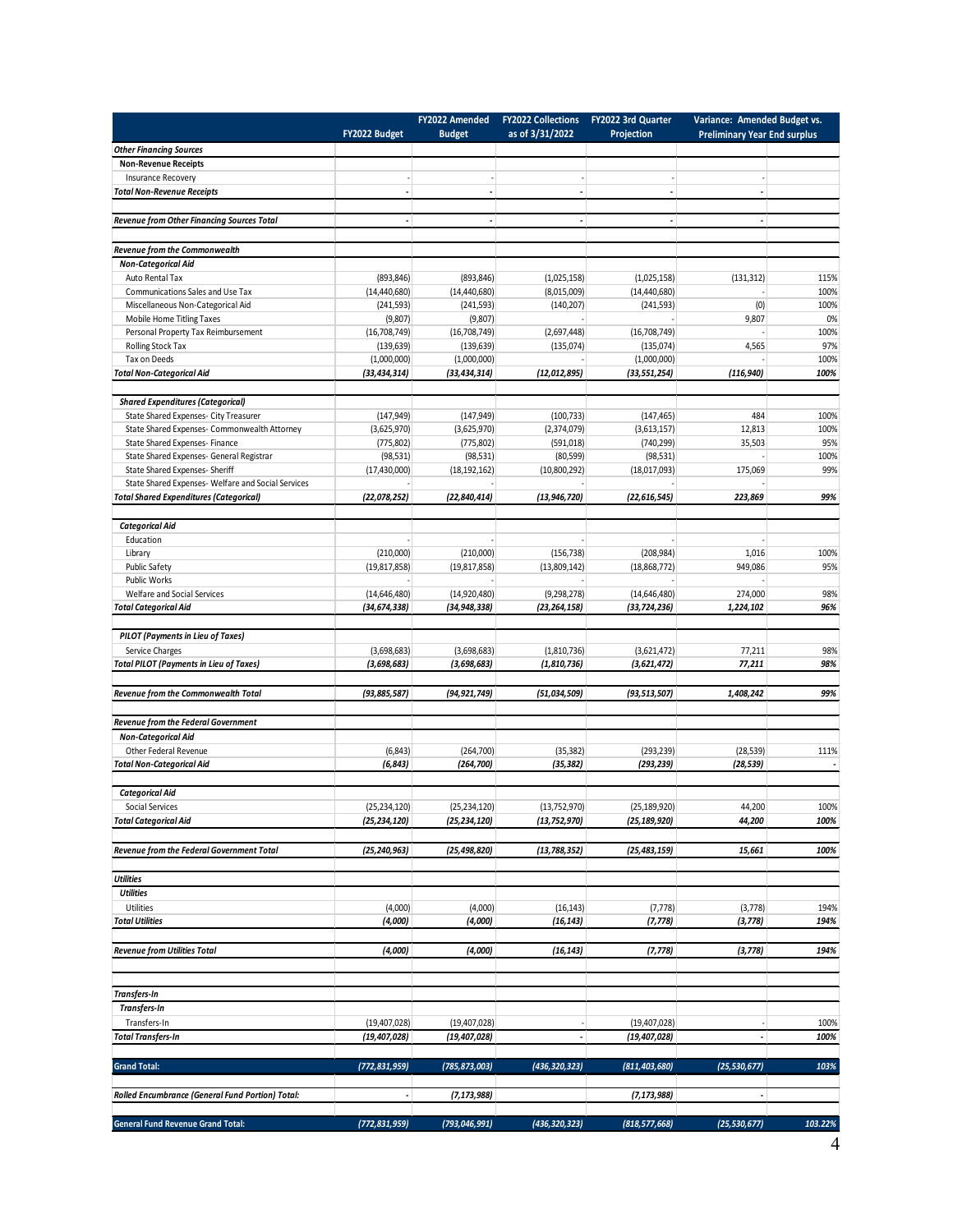| Variance:<br>FY 2022<br><b>Expenditures</b><br>FY 2022 Year-<br><b>Current vs</b><br>through Mar.<br><b>Current</b><br><b>Agency</b><br><b>End Projection</b><br>Projection<br>31st<br><b>Budget</b><br>surplus/(shortfall)<br><b>Culture &amp; Recreation</b><br>6,338,002<br>4,268,553<br>123,626<br>98.0%<br>Library<br>6,214,376<br>Parks Rec<br>20,381,594<br>15,218,715<br>20,722,006<br>(340, 413)<br>101.7%<br><b>Debt</b><br>Debt<br>100.0%<br>84,422,421<br>43,979,705<br>84,422,421<br>$\blacksquare$<br><b>Education</b><br><b>RPS</b><br>187, 142, 096<br>140,356,572<br>187, 142, 096<br>100.0%<br><b>General Government</b><br>Assessor<br>5,722,032<br>2,714,691<br>5,411,415<br>310,617<br>94.6%<br>Auditor<br>2,321,270<br>1,412,275<br>2,175,945<br>145,325<br>93.7%<br><b>Budget</b><br>128,722<br>90.9%<br>1,413,542<br>675,253<br>1,284,820<br>Chief Admin Officer<br>1,006,844<br>688,562<br>1,008,087<br>(1, 243)<br>100.1%<br>4,618,841<br>2,805,950<br>4,310,833<br>308.008<br>93.3%<br>City Attorney<br>City Clerk<br>620,149<br>99.8%<br>1,021,892<br>1,020,215<br>1,677<br><b>City Council</b><br>1,468,466<br>975,490<br>1,188<br>99.9%<br>1,467,278<br>232,264<br>138,107<br>232,265<br>100.0%<br><b>City Treasurer</b><br>Citizen Service & Response<br>2,817,245<br>1,743,506<br>2,518,117<br>89.4%<br>299,128<br>Council Chief of Staff<br>1,316,920<br>555,214<br>1,193,658<br>123,262<br>90.6%<br>Econ Dev<br>2,360,040<br>3,993,380<br>99.2%<br>4,024,037<br>30,657<br>6,227,227<br>92.6%<br>Finance<br>11,347,234<br>10,502,467<br>844,767<br>General Registrar<br>1,888,047<br>84.2%<br>4,009,312<br>3,375,457<br>633,855<br>709,548<br>121,734<br>93.3%<br>Housing & Comm Development<br>1,805,133<br>1,683,399<br><b>Human Resources</b><br>5,007,298<br>3,240,274<br>5,126,795<br>(119, 497)<br>102.4%<br>Info Tech<br>L.<br>100.0%<br>Inspector General<br>612,157<br>433,148<br>612,157<br>(0)<br>Mayor's Office<br>1,175,976<br>753,599<br>1,103,105<br>72,871<br>93.8%<br>612,670<br>997,041<br>Minority Business Development<br>1,024,060<br>27,019<br>97.4%<br>7,460,564<br>98.8%<br>Planning & Dev Review<br>12,455,381<br>12,301,849<br>153,533<br>Press Secretary<br>128,432<br>#DIV/0!<br>Procurement Serv.<br>1,663,880<br>1,210,453<br>1,781,570<br>107.1%<br>(117, 690)<br>Highways, Streets, Sanitation & Refuse<br><b>Public Works</b><br>45,739,864<br>(1,803,186)<br>103.9%<br>26,223,454<br>47,543,050<br><b>Human Services</b><br>10,294,000<br>5,951,107<br>9,574,934<br>93.0%<br><b>Justice Services</b><br>719,066<br>Office of DCAO/HS<br>87.6%<br>2,764,468<br>1,400,055<br>2,420,861<br>343,607<br>RCHI - Health<br>4,633,490<br>2,316,745<br>4,633,490<br>100.0%<br>Social Services<br>96.6%<br>55, 148, 282<br>34,649,191<br>53,272,575<br>1,875,707<br>Office of Community Wealth Building<br>2,488,239<br>1,338,613<br>2,370,626<br>117,612<br>95.3%<br>Non-Departmental<br>Non-Departmental<br>90,403,012<br>60,693,719<br>430,898<br>99.5%<br>89,972,114<br><b>Public Safety &amp; Judiciary</b><br><b>Animal Control</b><br>2,029,304<br>108.8%<br>1,650,182<br>2,207,614<br>(178, 310)<br><b>Emergency Communications</b><br>100.0%<br>6,792,869<br>3,785,099<br>6,790,594<br>2,275<br>102.8%<br>Fire & Emer Svcs<br>55, 162, 197<br>37,774,045<br>56,699,931<br>(1, 537, 734)<br>J & DR Court<br>97.2%<br>237,474<br>157,241<br>230,713<br>6,761<br>13th District Court Services Unit<br>150,311<br>240,359<br>95.7%<br>251,082<br>10,723<br>Jail/Sheriff<br>122,706<br>99.7%<br>43,026,103<br>27,507,691<br>42,903,397<br>113.8%<br>Judiciary - Adult Drug Ct<br>758,994<br>545,524<br>864,015<br>(105, 021)<br>Judiciary - Cir Ct<br>4,225,900<br>2,758,063<br>3,971,239<br>254,661<br>94.0%<br>Judiciary - CW Atty<br>7,340,098<br>96.6%<br>4,884,269<br>7,090,376<br>249,722<br>Judiciary - Other<br>231,734<br>94,152<br>177,902<br>53,832<br>76.8%<br>Police<br>96,208,957<br>63,040,394<br>95,895,320<br>313,637<br>99.7%<br>Other<br>99.7%<br><b>DPU</b> Administration<br>76,000<br>76,000<br>2,500<br>$\mathbb{Z}^{\mathbb{Z}}$<br>100.0%<br>Pending 3rd Qtr. Reappropriation<br>1,887,025<br>1,887,025<br>$\blacksquare$<br>÷.<br>99.54%<br><b>Grand Total</b><br>793,046,990<br>516,099,100<br>789,422,891<br>3,624,100 | Internal Work Papers - City of Richmond, VA<br>Department of Budget and Strategic Planning<br>FY2022 3rd Quarter Status Report and Forecast - 75.00% Year Past |  |  |
|-----------------------------------------------------------------------------------------------------------------------------------------------------------------------------------------------------------------------------------------------------------------------------------------------------------------------------------------------------------------------------------------------------------------------------------------------------------------------------------------------------------------------------------------------------------------------------------------------------------------------------------------------------------------------------------------------------------------------------------------------------------------------------------------------------------------------------------------------------------------------------------------------------------------------------------------------------------------------------------------------------------------------------------------------------------------------------------------------------------------------------------------------------------------------------------------------------------------------------------------------------------------------------------------------------------------------------------------------------------------------------------------------------------------------------------------------------------------------------------------------------------------------------------------------------------------------------------------------------------------------------------------------------------------------------------------------------------------------------------------------------------------------------------------------------------------------------------------------------------------------------------------------------------------------------------------------------------------------------------------------------------------------------------------------------------------------------------------------------------------------------------------------------------------------------------------------------------------------------------------------------------------------------------------------------------------------------------------------------------------------------------------------------------------------------------------------------------------------------------------------------------------------------------------------------------------------------------------------------------------------------------------------------------------------------------------------------------------------------------------------------------------------------------------------------------------------------------------------------------------------------------------------------------------------------------------------------------------------------------------------------------------------------------------------------------------------------------------------------------------------------------------------------------------------------------------------------------------------------------------------------------------------------------------------------------------------------------------------------------------------------------------------------------------------------------------------------------------------------------------------------------------------------------------------------------------------------------------------------------------------------------------------------------------------------------------------------------------------------------------------------------------------------------------------------------------------------------------------------------------------------------------------------------------------------------------------------------------------------------------------------------------------------------------------------------------------------------------------------------------------------------------------------------------------------------------------------------------------------------------------------------------------------------------------------------------|----------------------------------------------------------------------------------------------------------------------------------------------------------------|--|--|
|                                                                                                                                                                                                                                                                                                                                                                                                                                                                                                                                                                                                                                                                                                                                                                                                                                                                                                                                                                                                                                                                                                                                                                                                                                                                                                                                                                                                                                                                                                                                                                                                                                                                                                                                                                                                                                                                                                                                                                                                                                                                                                                                                                                                                                                                                                                                                                                                                                                                                                                                                                                                                                                                                                                                                                                                                                                                                                                                                                                                                                                                                                                                                                                                                                                                                                                                                                                                                                                                                                                                                                                                                                                                                                                                                                                                                                                                                                                                                                                                                                                                                                                                                                                                                                                                                                                 |                                                                                                                                                                |  |  |
|                                                                                                                                                                                                                                                                                                                                                                                                                                                                                                                                                                                                                                                                                                                                                                                                                                                                                                                                                                                                                                                                                                                                                                                                                                                                                                                                                                                                                                                                                                                                                                                                                                                                                                                                                                                                                                                                                                                                                                                                                                                                                                                                                                                                                                                                                                                                                                                                                                                                                                                                                                                                                                                                                                                                                                                                                                                                                                                                                                                                                                                                                                                                                                                                                                                                                                                                                                                                                                                                                                                                                                                                                                                                                                                                                                                                                                                                                                                                                                                                                                                                                                                                                                                                                                                                                                                 |                                                                                                                                                                |  |  |
|                                                                                                                                                                                                                                                                                                                                                                                                                                                                                                                                                                                                                                                                                                                                                                                                                                                                                                                                                                                                                                                                                                                                                                                                                                                                                                                                                                                                                                                                                                                                                                                                                                                                                                                                                                                                                                                                                                                                                                                                                                                                                                                                                                                                                                                                                                                                                                                                                                                                                                                                                                                                                                                                                                                                                                                                                                                                                                                                                                                                                                                                                                                                                                                                                                                                                                                                                                                                                                                                                                                                                                                                                                                                                                                                                                                                                                                                                                                                                                                                                                                                                                                                                                                                                                                                                                                 |                                                                                                                                                                |  |  |
|                                                                                                                                                                                                                                                                                                                                                                                                                                                                                                                                                                                                                                                                                                                                                                                                                                                                                                                                                                                                                                                                                                                                                                                                                                                                                                                                                                                                                                                                                                                                                                                                                                                                                                                                                                                                                                                                                                                                                                                                                                                                                                                                                                                                                                                                                                                                                                                                                                                                                                                                                                                                                                                                                                                                                                                                                                                                                                                                                                                                                                                                                                                                                                                                                                                                                                                                                                                                                                                                                                                                                                                                                                                                                                                                                                                                                                                                                                                                                                                                                                                                                                                                                                                                                                                                                                                 |                                                                                                                                                                |  |  |
|                                                                                                                                                                                                                                                                                                                                                                                                                                                                                                                                                                                                                                                                                                                                                                                                                                                                                                                                                                                                                                                                                                                                                                                                                                                                                                                                                                                                                                                                                                                                                                                                                                                                                                                                                                                                                                                                                                                                                                                                                                                                                                                                                                                                                                                                                                                                                                                                                                                                                                                                                                                                                                                                                                                                                                                                                                                                                                                                                                                                                                                                                                                                                                                                                                                                                                                                                                                                                                                                                                                                                                                                                                                                                                                                                                                                                                                                                                                                                                                                                                                                                                                                                                                                                                                                                                                 |                                                                                                                                                                |  |  |
|                                                                                                                                                                                                                                                                                                                                                                                                                                                                                                                                                                                                                                                                                                                                                                                                                                                                                                                                                                                                                                                                                                                                                                                                                                                                                                                                                                                                                                                                                                                                                                                                                                                                                                                                                                                                                                                                                                                                                                                                                                                                                                                                                                                                                                                                                                                                                                                                                                                                                                                                                                                                                                                                                                                                                                                                                                                                                                                                                                                                                                                                                                                                                                                                                                                                                                                                                                                                                                                                                                                                                                                                                                                                                                                                                                                                                                                                                                                                                                                                                                                                                                                                                                                                                                                                                                                 |                                                                                                                                                                |  |  |
|                                                                                                                                                                                                                                                                                                                                                                                                                                                                                                                                                                                                                                                                                                                                                                                                                                                                                                                                                                                                                                                                                                                                                                                                                                                                                                                                                                                                                                                                                                                                                                                                                                                                                                                                                                                                                                                                                                                                                                                                                                                                                                                                                                                                                                                                                                                                                                                                                                                                                                                                                                                                                                                                                                                                                                                                                                                                                                                                                                                                                                                                                                                                                                                                                                                                                                                                                                                                                                                                                                                                                                                                                                                                                                                                                                                                                                                                                                                                                                                                                                                                                                                                                                                                                                                                                                                 |                                                                                                                                                                |  |  |
|                                                                                                                                                                                                                                                                                                                                                                                                                                                                                                                                                                                                                                                                                                                                                                                                                                                                                                                                                                                                                                                                                                                                                                                                                                                                                                                                                                                                                                                                                                                                                                                                                                                                                                                                                                                                                                                                                                                                                                                                                                                                                                                                                                                                                                                                                                                                                                                                                                                                                                                                                                                                                                                                                                                                                                                                                                                                                                                                                                                                                                                                                                                                                                                                                                                                                                                                                                                                                                                                                                                                                                                                                                                                                                                                                                                                                                                                                                                                                                                                                                                                                                                                                                                                                                                                                                                 |                                                                                                                                                                |  |  |
|                                                                                                                                                                                                                                                                                                                                                                                                                                                                                                                                                                                                                                                                                                                                                                                                                                                                                                                                                                                                                                                                                                                                                                                                                                                                                                                                                                                                                                                                                                                                                                                                                                                                                                                                                                                                                                                                                                                                                                                                                                                                                                                                                                                                                                                                                                                                                                                                                                                                                                                                                                                                                                                                                                                                                                                                                                                                                                                                                                                                                                                                                                                                                                                                                                                                                                                                                                                                                                                                                                                                                                                                                                                                                                                                                                                                                                                                                                                                                                                                                                                                                                                                                                                                                                                                                                                 |                                                                                                                                                                |  |  |
|                                                                                                                                                                                                                                                                                                                                                                                                                                                                                                                                                                                                                                                                                                                                                                                                                                                                                                                                                                                                                                                                                                                                                                                                                                                                                                                                                                                                                                                                                                                                                                                                                                                                                                                                                                                                                                                                                                                                                                                                                                                                                                                                                                                                                                                                                                                                                                                                                                                                                                                                                                                                                                                                                                                                                                                                                                                                                                                                                                                                                                                                                                                                                                                                                                                                                                                                                                                                                                                                                                                                                                                                                                                                                                                                                                                                                                                                                                                                                                                                                                                                                                                                                                                                                                                                                                                 |                                                                                                                                                                |  |  |
|                                                                                                                                                                                                                                                                                                                                                                                                                                                                                                                                                                                                                                                                                                                                                                                                                                                                                                                                                                                                                                                                                                                                                                                                                                                                                                                                                                                                                                                                                                                                                                                                                                                                                                                                                                                                                                                                                                                                                                                                                                                                                                                                                                                                                                                                                                                                                                                                                                                                                                                                                                                                                                                                                                                                                                                                                                                                                                                                                                                                                                                                                                                                                                                                                                                                                                                                                                                                                                                                                                                                                                                                                                                                                                                                                                                                                                                                                                                                                                                                                                                                                                                                                                                                                                                                                                                 |                                                                                                                                                                |  |  |
|                                                                                                                                                                                                                                                                                                                                                                                                                                                                                                                                                                                                                                                                                                                                                                                                                                                                                                                                                                                                                                                                                                                                                                                                                                                                                                                                                                                                                                                                                                                                                                                                                                                                                                                                                                                                                                                                                                                                                                                                                                                                                                                                                                                                                                                                                                                                                                                                                                                                                                                                                                                                                                                                                                                                                                                                                                                                                                                                                                                                                                                                                                                                                                                                                                                                                                                                                                                                                                                                                                                                                                                                                                                                                                                                                                                                                                                                                                                                                                                                                                                                                                                                                                                                                                                                                                                 |                                                                                                                                                                |  |  |
|                                                                                                                                                                                                                                                                                                                                                                                                                                                                                                                                                                                                                                                                                                                                                                                                                                                                                                                                                                                                                                                                                                                                                                                                                                                                                                                                                                                                                                                                                                                                                                                                                                                                                                                                                                                                                                                                                                                                                                                                                                                                                                                                                                                                                                                                                                                                                                                                                                                                                                                                                                                                                                                                                                                                                                                                                                                                                                                                                                                                                                                                                                                                                                                                                                                                                                                                                                                                                                                                                                                                                                                                                                                                                                                                                                                                                                                                                                                                                                                                                                                                                                                                                                                                                                                                                                                 |                                                                                                                                                                |  |  |
|                                                                                                                                                                                                                                                                                                                                                                                                                                                                                                                                                                                                                                                                                                                                                                                                                                                                                                                                                                                                                                                                                                                                                                                                                                                                                                                                                                                                                                                                                                                                                                                                                                                                                                                                                                                                                                                                                                                                                                                                                                                                                                                                                                                                                                                                                                                                                                                                                                                                                                                                                                                                                                                                                                                                                                                                                                                                                                                                                                                                                                                                                                                                                                                                                                                                                                                                                                                                                                                                                                                                                                                                                                                                                                                                                                                                                                                                                                                                                                                                                                                                                                                                                                                                                                                                                                                 |                                                                                                                                                                |  |  |
|                                                                                                                                                                                                                                                                                                                                                                                                                                                                                                                                                                                                                                                                                                                                                                                                                                                                                                                                                                                                                                                                                                                                                                                                                                                                                                                                                                                                                                                                                                                                                                                                                                                                                                                                                                                                                                                                                                                                                                                                                                                                                                                                                                                                                                                                                                                                                                                                                                                                                                                                                                                                                                                                                                                                                                                                                                                                                                                                                                                                                                                                                                                                                                                                                                                                                                                                                                                                                                                                                                                                                                                                                                                                                                                                                                                                                                                                                                                                                                                                                                                                                                                                                                                                                                                                                                                 |                                                                                                                                                                |  |  |
|                                                                                                                                                                                                                                                                                                                                                                                                                                                                                                                                                                                                                                                                                                                                                                                                                                                                                                                                                                                                                                                                                                                                                                                                                                                                                                                                                                                                                                                                                                                                                                                                                                                                                                                                                                                                                                                                                                                                                                                                                                                                                                                                                                                                                                                                                                                                                                                                                                                                                                                                                                                                                                                                                                                                                                                                                                                                                                                                                                                                                                                                                                                                                                                                                                                                                                                                                                                                                                                                                                                                                                                                                                                                                                                                                                                                                                                                                                                                                                                                                                                                                                                                                                                                                                                                                                                 |                                                                                                                                                                |  |  |
|                                                                                                                                                                                                                                                                                                                                                                                                                                                                                                                                                                                                                                                                                                                                                                                                                                                                                                                                                                                                                                                                                                                                                                                                                                                                                                                                                                                                                                                                                                                                                                                                                                                                                                                                                                                                                                                                                                                                                                                                                                                                                                                                                                                                                                                                                                                                                                                                                                                                                                                                                                                                                                                                                                                                                                                                                                                                                                                                                                                                                                                                                                                                                                                                                                                                                                                                                                                                                                                                                                                                                                                                                                                                                                                                                                                                                                                                                                                                                                                                                                                                                                                                                                                                                                                                                                                 |                                                                                                                                                                |  |  |
|                                                                                                                                                                                                                                                                                                                                                                                                                                                                                                                                                                                                                                                                                                                                                                                                                                                                                                                                                                                                                                                                                                                                                                                                                                                                                                                                                                                                                                                                                                                                                                                                                                                                                                                                                                                                                                                                                                                                                                                                                                                                                                                                                                                                                                                                                                                                                                                                                                                                                                                                                                                                                                                                                                                                                                                                                                                                                                                                                                                                                                                                                                                                                                                                                                                                                                                                                                                                                                                                                                                                                                                                                                                                                                                                                                                                                                                                                                                                                                                                                                                                                                                                                                                                                                                                                                                 |                                                                                                                                                                |  |  |
|                                                                                                                                                                                                                                                                                                                                                                                                                                                                                                                                                                                                                                                                                                                                                                                                                                                                                                                                                                                                                                                                                                                                                                                                                                                                                                                                                                                                                                                                                                                                                                                                                                                                                                                                                                                                                                                                                                                                                                                                                                                                                                                                                                                                                                                                                                                                                                                                                                                                                                                                                                                                                                                                                                                                                                                                                                                                                                                                                                                                                                                                                                                                                                                                                                                                                                                                                                                                                                                                                                                                                                                                                                                                                                                                                                                                                                                                                                                                                                                                                                                                                                                                                                                                                                                                                                                 |                                                                                                                                                                |  |  |
|                                                                                                                                                                                                                                                                                                                                                                                                                                                                                                                                                                                                                                                                                                                                                                                                                                                                                                                                                                                                                                                                                                                                                                                                                                                                                                                                                                                                                                                                                                                                                                                                                                                                                                                                                                                                                                                                                                                                                                                                                                                                                                                                                                                                                                                                                                                                                                                                                                                                                                                                                                                                                                                                                                                                                                                                                                                                                                                                                                                                                                                                                                                                                                                                                                                                                                                                                                                                                                                                                                                                                                                                                                                                                                                                                                                                                                                                                                                                                                                                                                                                                                                                                                                                                                                                                                                 |                                                                                                                                                                |  |  |
|                                                                                                                                                                                                                                                                                                                                                                                                                                                                                                                                                                                                                                                                                                                                                                                                                                                                                                                                                                                                                                                                                                                                                                                                                                                                                                                                                                                                                                                                                                                                                                                                                                                                                                                                                                                                                                                                                                                                                                                                                                                                                                                                                                                                                                                                                                                                                                                                                                                                                                                                                                                                                                                                                                                                                                                                                                                                                                                                                                                                                                                                                                                                                                                                                                                                                                                                                                                                                                                                                                                                                                                                                                                                                                                                                                                                                                                                                                                                                                                                                                                                                                                                                                                                                                                                                                                 |                                                                                                                                                                |  |  |
|                                                                                                                                                                                                                                                                                                                                                                                                                                                                                                                                                                                                                                                                                                                                                                                                                                                                                                                                                                                                                                                                                                                                                                                                                                                                                                                                                                                                                                                                                                                                                                                                                                                                                                                                                                                                                                                                                                                                                                                                                                                                                                                                                                                                                                                                                                                                                                                                                                                                                                                                                                                                                                                                                                                                                                                                                                                                                                                                                                                                                                                                                                                                                                                                                                                                                                                                                                                                                                                                                                                                                                                                                                                                                                                                                                                                                                                                                                                                                                                                                                                                                                                                                                                                                                                                                                                 |                                                                                                                                                                |  |  |
|                                                                                                                                                                                                                                                                                                                                                                                                                                                                                                                                                                                                                                                                                                                                                                                                                                                                                                                                                                                                                                                                                                                                                                                                                                                                                                                                                                                                                                                                                                                                                                                                                                                                                                                                                                                                                                                                                                                                                                                                                                                                                                                                                                                                                                                                                                                                                                                                                                                                                                                                                                                                                                                                                                                                                                                                                                                                                                                                                                                                                                                                                                                                                                                                                                                                                                                                                                                                                                                                                                                                                                                                                                                                                                                                                                                                                                                                                                                                                                                                                                                                                                                                                                                                                                                                                                                 |                                                                                                                                                                |  |  |
|                                                                                                                                                                                                                                                                                                                                                                                                                                                                                                                                                                                                                                                                                                                                                                                                                                                                                                                                                                                                                                                                                                                                                                                                                                                                                                                                                                                                                                                                                                                                                                                                                                                                                                                                                                                                                                                                                                                                                                                                                                                                                                                                                                                                                                                                                                                                                                                                                                                                                                                                                                                                                                                                                                                                                                                                                                                                                                                                                                                                                                                                                                                                                                                                                                                                                                                                                                                                                                                                                                                                                                                                                                                                                                                                                                                                                                                                                                                                                                                                                                                                                                                                                                                                                                                                                                                 |                                                                                                                                                                |  |  |
|                                                                                                                                                                                                                                                                                                                                                                                                                                                                                                                                                                                                                                                                                                                                                                                                                                                                                                                                                                                                                                                                                                                                                                                                                                                                                                                                                                                                                                                                                                                                                                                                                                                                                                                                                                                                                                                                                                                                                                                                                                                                                                                                                                                                                                                                                                                                                                                                                                                                                                                                                                                                                                                                                                                                                                                                                                                                                                                                                                                                                                                                                                                                                                                                                                                                                                                                                                                                                                                                                                                                                                                                                                                                                                                                                                                                                                                                                                                                                                                                                                                                                                                                                                                                                                                                                                                 |                                                                                                                                                                |  |  |
|                                                                                                                                                                                                                                                                                                                                                                                                                                                                                                                                                                                                                                                                                                                                                                                                                                                                                                                                                                                                                                                                                                                                                                                                                                                                                                                                                                                                                                                                                                                                                                                                                                                                                                                                                                                                                                                                                                                                                                                                                                                                                                                                                                                                                                                                                                                                                                                                                                                                                                                                                                                                                                                                                                                                                                                                                                                                                                                                                                                                                                                                                                                                                                                                                                                                                                                                                                                                                                                                                                                                                                                                                                                                                                                                                                                                                                                                                                                                                                                                                                                                                                                                                                                                                                                                                                                 |                                                                                                                                                                |  |  |
|                                                                                                                                                                                                                                                                                                                                                                                                                                                                                                                                                                                                                                                                                                                                                                                                                                                                                                                                                                                                                                                                                                                                                                                                                                                                                                                                                                                                                                                                                                                                                                                                                                                                                                                                                                                                                                                                                                                                                                                                                                                                                                                                                                                                                                                                                                                                                                                                                                                                                                                                                                                                                                                                                                                                                                                                                                                                                                                                                                                                                                                                                                                                                                                                                                                                                                                                                                                                                                                                                                                                                                                                                                                                                                                                                                                                                                                                                                                                                                                                                                                                                                                                                                                                                                                                                                                 |                                                                                                                                                                |  |  |
|                                                                                                                                                                                                                                                                                                                                                                                                                                                                                                                                                                                                                                                                                                                                                                                                                                                                                                                                                                                                                                                                                                                                                                                                                                                                                                                                                                                                                                                                                                                                                                                                                                                                                                                                                                                                                                                                                                                                                                                                                                                                                                                                                                                                                                                                                                                                                                                                                                                                                                                                                                                                                                                                                                                                                                                                                                                                                                                                                                                                                                                                                                                                                                                                                                                                                                                                                                                                                                                                                                                                                                                                                                                                                                                                                                                                                                                                                                                                                                                                                                                                                                                                                                                                                                                                                                                 |                                                                                                                                                                |  |  |
|                                                                                                                                                                                                                                                                                                                                                                                                                                                                                                                                                                                                                                                                                                                                                                                                                                                                                                                                                                                                                                                                                                                                                                                                                                                                                                                                                                                                                                                                                                                                                                                                                                                                                                                                                                                                                                                                                                                                                                                                                                                                                                                                                                                                                                                                                                                                                                                                                                                                                                                                                                                                                                                                                                                                                                                                                                                                                                                                                                                                                                                                                                                                                                                                                                                                                                                                                                                                                                                                                                                                                                                                                                                                                                                                                                                                                                                                                                                                                                                                                                                                                                                                                                                                                                                                                                                 |                                                                                                                                                                |  |  |
|                                                                                                                                                                                                                                                                                                                                                                                                                                                                                                                                                                                                                                                                                                                                                                                                                                                                                                                                                                                                                                                                                                                                                                                                                                                                                                                                                                                                                                                                                                                                                                                                                                                                                                                                                                                                                                                                                                                                                                                                                                                                                                                                                                                                                                                                                                                                                                                                                                                                                                                                                                                                                                                                                                                                                                                                                                                                                                                                                                                                                                                                                                                                                                                                                                                                                                                                                                                                                                                                                                                                                                                                                                                                                                                                                                                                                                                                                                                                                                                                                                                                                                                                                                                                                                                                                                                 |                                                                                                                                                                |  |  |
|                                                                                                                                                                                                                                                                                                                                                                                                                                                                                                                                                                                                                                                                                                                                                                                                                                                                                                                                                                                                                                                                                                                                                                                                                                                                                                                                                                                                                                                                                                                                                                                                                                                                                                                                                                                                                                                                                                                                                                                                                                                                                                                                                                                                                                                                                                                                                                                                                                                                                                                                                                                                                                                                                                                                                                                                                                                                                                                                                                                                                                                                                                                                                                                                                                                                                                                                                                                                                                                                                                                                                                                                                                                                                                                                                                                                                                                                                                                                                                                                                                                                                                                                                                                                                                                                                                                 |                                                                                                                                                                |  |  |
|                                                                                                                                                                                                                                                                                                                                                                                                                                                                                                                                                                                                                                                                                                                                                                                                                                                                                                                                                                                                                                                                                                                                                                                                                                                                                                                                                                                                                                                                                                                                                                                                                                                                                                                                                                                                                                                                                                                                                                                                                                                                                                                                                                                                                                                                                                                                                                                                                                                                                                                                                                                                                                                                                                                                                                                                                                                                                                                                                                                                                                                                                                                                                                                                                                                                                                                                                                                                                                                                                                                                                                                                                                                                                                                                                                                                                                                                                                                                                                                                                                                                                                                                                                                                                                                                                                                 |                                                                                                                                                                |  |  |
|                                                                                                                                                                                                                                                                                                                                                                                                                                                                                                                                                                                                                                                                                                                                                                                                                                                                                                                                                                                                                                                                                                                                                                                                                                                                                                                                                                                                                                                                                                                                                                                                                                                                                                                                                                                                                                                                                                                                                                                                                                                                                                                                                                                                                                                                                                                                                                                                                                                                                                                                                                                                                                                                                                                                                                                                                                                                                                                                                                                                                                                                                                                                                                                                                                                                                                                                                                                                                                                                                                                                                                                                                                                                                                                                                                                                                                                                                                                                                                                                                                                                                                                                                                                                                                                                                                                 |                                                                                                                                                                |  |  |
|                                                                                                                                                                                                                                                                                                                                                                                                                                                                                                                                                                                                                                                                                                                                                                                                                                                                                                                                                                                                                                                                                                                                                                                                                                                                                                                                                                                                                                                                                                                                                                                                                                                                                                                                                                                                                                                                                                                                                                                                                                                                                                                                                                                                                                                                                                                                                                                                                                                                                                                                                                                                                                                                                                                                                                                                                                                                                                                                                                                                                                                                                                                                                                                                                                                                                                                                                                                                                                                                                                                                                                                                                                                                                                                                                                                                                                                                                                                                                                                                                                                                                                                                                                                                                                                                                                                 |                                                                                                                                                                |  |  |
|                                                                                                                                                                                                                                                                                                                                                                                                                                                                                                                                                                                                                                                                                                                                                                                                                                                                                                                                                                                                                                                                                                                                                                                                                                                                                                                                                                                                                                                                                                                                                                                                                                                                                                                                                                                                                                                                                                                                                                                                                                                                                                                                                                                                                                                                                                                                                                                                                                                                                                                                                                                                                                                                                                                                                                                                                                                                                                                                                                                                                                                                                                                                                                                                                                                                                                                                                                                                                                                                                                                                                                                                                                                                                                                                                                                                                                                                                                                                                                                                                                                                                                                                                                                                                                                                                                                 |                                                                                                                                                                |  |  |
|                                                                                                                                                                                                                                                                                                                                                                                                                                                                                                                                                                                                                                                                                                                                                                                                                                                                                                                                                                                                                                                                                                                                                                                                                                                                                                                                                                                                                                                                                                                                                                                                                                                                                                                                                                                                                                                                                                                                                                                                                                                                                                                                                                                                                                                                                                                                                                                                                                                                                                                                                                                                                                                                                                                                                                                                                                                                                                                                                                                                                                                                                                                                                                                                                                                                                                                                                                                                                                                                                                                                                                                                                                                                                                                                                                                                                                                                                                                                                                                                                                                                                                                                                                                                                                                                                                                 |                                                                                                                                                                |  |  |
|                                                                                                                                                                                                                                                                                                                                                                                                                                                                                                                                                                                                                                                                                                                                                                                                                                                                                                                                                                                                                                                                                                                                                                                                                                                                                                                                                                                                                                                                                                                                                                                                                                                                                                                                                                                                                                                                                                                                                                                                                                                                                                                                                                                                                                                                                                                                                                                                                                                                                                                                                                                                                                                                                                                                                                                                                                                                                                                                                                                                                                                                                                                                                                                                                                                                                                                                                                                                                                                                                                                                                                                                                                                                                                                                                                                                                                                                                                                                                                                                                                                                                                                                                                                                                                                                                                                 |                                                                                                                                                                |  |  |
|                                                                                                                                                                                                                                                                                                                                                                                                                                                                                                                                                                                                                                                                                                                                                                                                                                                                                                                                                                                                                                                                                                                                                                                                                                                                                                                                                                                                                                                                                                                                                                                                                                                                                                                                                                                                                                                                                                                                                                                                                                                                                                                                                                                                                                                                                                                                                                                                                                                                                                                                                                                                                                                                                                                                                                                                                                                                                                                                                                                                                                                                                                                                                                                                                                                                                                                                                                                                                                                                                                                                                                                                                                                                                                                                                                                                                                                                                                                                                                                                                                                                                                                                                                                                                                                                                                                 |                                                                                                                                                                |  |  |
|                                                                                                                                                                                                                                                                                                                                                                                                                                                                                                                                                                                                                                                                                                                                                                                                                                                                                                                                                                                                                                                                                                                                                                                                                                                                                                                                                                                                                                                                                                                                                                                                                                                                                                                                                                                                                                                                                                                                                                                                                                                                                                                                                                                                                                                                                                                                                                                                                                                                                                                                                                                                                                                                                                                                                                                                                                                                                                                                                                                                                                                                                                                                                                                                                                                                                                                                                                                                                                                                                                                                                                                                                                                                                                                                                                                                                                                                                                                                                                                                                                                                                                                                                                                                                                                                                                                 |                                                                                                                                                                |  |  |
|                                                                                                                                                                                                                                                                                                                                                                                                                                                                                                                                                                                                                                                                                                                                                                                                                                                                                                                                                                                                                                                                                                                                                                                                                                                                                                                                                                                                                                                                                                                                                                                                                                                                                                                                                                                                                                                                                                                                                                                                                                                                                                                                                                                                                                                                                                                                                                                                                                                                                                                                                                                                                                                                                                                                                                                                                                                                                                                                                                                                                                                                                                                                                                                                                                                                                                                                                                                                                                                                                                                                                                                                                                                                                                                                                                                                                                                                                                                                                                                                                                                                                                                                                                                                                                                                                                                 |                                                                                                                                                                |  |  |
|                                                                                                                                                                                                                                                                                                                                                                                                                                                                                                                                                                                                                                                                                                                                                                                                                                                                                                                                                                                                                                                                                                                                                                                                                                                                                                                                                                                                                                                                                                                                                                                                                                                                                                                                                                                                                                                                                                                                                                                                                                                                                                                                                                                                                                                                                                                                                                                                                                                                                                                                                                                                                                                                                                                                                                                                                                                                                                                                                                                                                                                                                                                                                                                                                                                                                                                                                                                                                                                                                                                                                                                                                                                                                                                                                                                                                                                                                                                                                                                                                                                                                                                                                                                                                                                                                                                 |                                                                                                                                                                |  |  |
|                                                                                                                                                                                                                                                                                                                                                                                                                                                                                                                                                                                                                                                                                                                                                                                                                                                                                                                                                                                                                                                                                                                                                                                                                                                                                                                                                                                                                                                                                                                                                                                                                                                                                                                                                                                                                                                                                                                                                                                                                                                                                                                                                                                                                                                                                                                                                                                                                                                                                                                                                                                                                                                                                                                                                                                                                                                                                                                                                                                                                                                                                                                                                                                                                                                                                                                                                                                                                                                                                                                                                                                                                                                                                                                                                                                                                                                                                                                                                                                                                                                                                                                                                                                                                                                                                                                 |                                                                                                                                                                |  |  |
|                                                                                                                                                                                                                                                                                                                                                                                                                                                                                                                                                                                                                                                                                                                                                                                                                                                                                                                                                                                                                                                                                                                                                                                                                                                                                                                                                                                                                                                                                                                                                                                                                                                                                                                                                                                                                                                                                                                                                                                                                                                                                                                                                                                                                                                                                                                                                                                                                                                                                                                                                                                                                                                                                                                                                                                                                                                                                                                                                                                                                                                                                                                                                                                                                                                                                                                                                                                                                                                                                                                                                                                                                                                                                                                                                                                                                                                                                                                                                                                                                                                                                                                                                                                                                                                                                                                 |                                                                                                                                                                |  |  |
|                                                                                                                                                                                                                                                                                                                                                                                                                                                                                                                                                                                                                                                                                                                                                                                                                                                                                                                                                                                                                                                                                                                                                                                                                                                                                                                                                                                                                                                                                                                                                                                                                                                                                                                                                                                                                                                                                                                                                                                                                                                                                                                                                                                                                                                                                                                                                                                                                                                                                                                                                                                                                                                                                                                                                                                                                                                                                                                                                                                                                                                                                                                                                                                                                                                                                                                                                                                                                                                                                                                                                                                                                                                                                                                                                                                                                                                                                                                                                                                                                                                                                                                                                                                                                                                                                                                 |                                                                                                                                                                |  |  |
|                                                                                                                                                                                                                                                                                                                                                                                                                                                                                                                                                                                                                                                                                                                                                                                                                                                                                                                                                                                                                                                                                                                                                                                                                                                                                                                                                                                                                                                                                                                                                                                                                                                                                                                                                                                                                                                                                                                                                                                                                                                                                                                                                                                                                                                                                                                                                                                                                                                                                                                                                                                                                                                                                                                                                                                                                                                                                                                                                                                                                                                                                                                                                                                                                                                                                                                                                                                                                                                                                                                                                                                                                                                                                                                                                                                                                                                                                                                                                                                                                                                                                                                                                                                                                                                                                                                 |                                                                                                                                                                |  |  |
|                                                                                                                                                                                                                                                                                                                                                                                                                                                                                                                                                                                                                                                                                                                                                                                                                                                                                                                                                                                                                                                                                                                                                                                                                                                                                                                                                                                                                                                                                                                                                                                                                                                                                                                                                                                                                                                                                                                                                                                                                                                                                                                                                                                                                                                                                                                                                                                                                                                                                                                                                                                                                                                                                                                                                                                                                                                                                                                                                                                                                                                                                                                                                                                                                                                                                                                                                                                                                                                                                                                                                                                                                                                                                                                                                                                                                                                                                                                                                                                                                                                                                                                                                                                                                                                                                                                 |                                                                                                                                                                |  |  |
|                                                                                                                                                                                                                                                                                                                                                                                                                                                                                                                                                                                                                                                                                                                                                                                                                                                                                                                                                                                                                                                                                                                                                                                                                                                                                                                                                                                                                                                                                                                                                                                                                                                                                                                                                                                                                                                                                                                                                                                                                                                                                                                                                                                                                                                                                                                                                                                                                                                                                                                                                                                                                                                                                                                                                                                                                                                                                                                                                                                                                                                                                                                                                                                                                                                                                                                                                                                                                                                                                                                                                                                                                                                                                                                                                                                                                                                                                                                                                                                                                                                                                                                                                                                                                                                                                                                 |                                                                                                                                                                |  |  |
|                                                                                                                                                                                                                                                                                                                                                                                                                                                                                                                                                                                                                                                                                                                                                                                                                                                                                                                                                                                                                                                                                                                                                                                                                                                                                                                                                                                                                                                                                                                                                                                                                                                                                                                                                                                                                                                                                                                                                                                                                                                                                                                                                                                                                                                                                                                                                                                                                                                                                                                                                                                                                                                                                                                                                                                                                                                                                                                                                                                                                                                                                                                                                                                                                                                                                                                                                                                                                                                                                                                                                                                                                                                                                                                                                                                                                                                                                                                                                                                                                                                                                                                                                                                                                                                                                                                 |                                                                                                                                                                |  |  |
|                                                                                                                                                                                                                                                                                                                                                                                                                                                                                                                                                                                                                                                                                                                                                                                                                                                                                                                                                                                                                                                                                                                                                                                                                                                                                                                                                                                                                                                                                                                                                                                                                                                                                                                                                                                                                                                                                                                                                                                                                                                                                                                                                                                                                                                                                                                                                                                                                                                                                                                                                                                                                                                                                                                                                                                                                                                                                                                                                                                                                                                                                                                                                                                                                                                                                                                                                                                                                                                                                                                                                                                                                                                                                                                                                                                                                                                                                                                                                                                                                                                                                                                                                                                                                                                                                                                 |                                                                                                                                                                |  |  |
|                                                                                                                                                                                                                                                                                                                                                                                                                                                                                                                                                                                                                                                                                                                                                                                                                                                                                                                                                                                                                                                                                                                                                                                                                                                                                                                                                                                                                                                                                                                                                                                                                                                                                                                                                                                                                                                                                                                                                                                                                                                                                                                                                                                                                                                                                                                                                                                                                                                                                                                                                                                                                                                                                                                                                                                                                                                                                                                                                                                                                                                                                                                                                                                                                                                                                                                                                                                                                                                                                                                                                                                                                                                                                                                                                                                                                                                                                                                                                                                                                                                                                                                                                                                                                                                                                                                 |                                                                                                                                                                |  |  |
|                                                                                                                                                                                                                                                                                                                                                                                                                                                                                                                                                                                                                                                                                                                                                                                                                                                                                                                                                                                                                                                                                                                                                                                                                                                                                                                                                                                                                                                                                                                                                                                                                                                                                                                                                                                                                                                                                                                                                                                                                                                                                                                                                                                                                                                                                                                                                                                                                                                                                                                                                                                                                                                                                                                                                                                                                                                                                                                                                                                                                                                                                                                                                                                                                                                                                                                                                                                                                                                                                                                                                                                                                                                                                                                                                                                                                                                                                                                                                                                                                                                                                                                                                                                                                                                                                                                 |                                                                                                                                                                |  |  |
|                                                                                                                                                                                                                                                                                                                                                                                                                                                                                                                                                                                                                                                                                                                                                                                                                                                                                                                                                                                                                                                                                                                                                                                                                                                                                                                                                                                                                                                                                                                                                                                                                                                                                                                                                                                                                                                                                                                                                                                                                                                                                                                                                                                                                                                                                                                                                                                                                                                                                                                                                                                                                                                                                                                                                                                                                                                                                                                                                                                                                                                                                                                                                                                                                                                                                                                                                                                                                                                                                                                                                                                                                                                                                                                                                                                                                                                                                                                                                                                                                                                                                                                                                                                                                                                                                                                 |                                                                                                                                                                |  |  |
|                                                                                                                                                                                                                                                                                                                                                                                                                                                                                                                                                                                                                                                                                                                                                                                                                                                                                                                                                                                                                                                                                                                                                                                                                                                                                                                                                                                                                                                                                                                                                                                                                                                                                                                                                                                                                                                                                                                                                                                                                                                                                                                                                                                                                                                                                                                                                                                                                                                                                                                                                                                                                                                                                                                                                                                                                                                                                                                                                                                                                                                                                                                                                                                                                                                                                                                                                                                                                                                                                                                                                                                                                                                                                                                                                                                                                                                                                                                                                                                                                                                                                                                                                                                                                                                                                                                 |                                                                                                                                                                |  |  |
|                                                                                                                                                                                                                                                                                                                                                                                                                                                                                                                                                                                                                                                                                                                                                                                                                                                                                                                                                                                                                                                                                                                                                                                                                                                                                                                                                                                                                                                                                                                                                                                                                                                                                                                                                                                                                                                                                                                                                                                                                                                                                                                                                                                                                                                                                                                                                                                                                                                                                                                                                                                                                                                                                                                                                                                                                                                                                                                                                                                                                                                                                                                                                                                                                                                                                                                                                                                                                                                                                                                                                                                                                                                                                                                                                                                                                                                                                                                                                                                                                                                                                                                                                                                                                                                                                                                 |                                                                                                                                                                |  |  |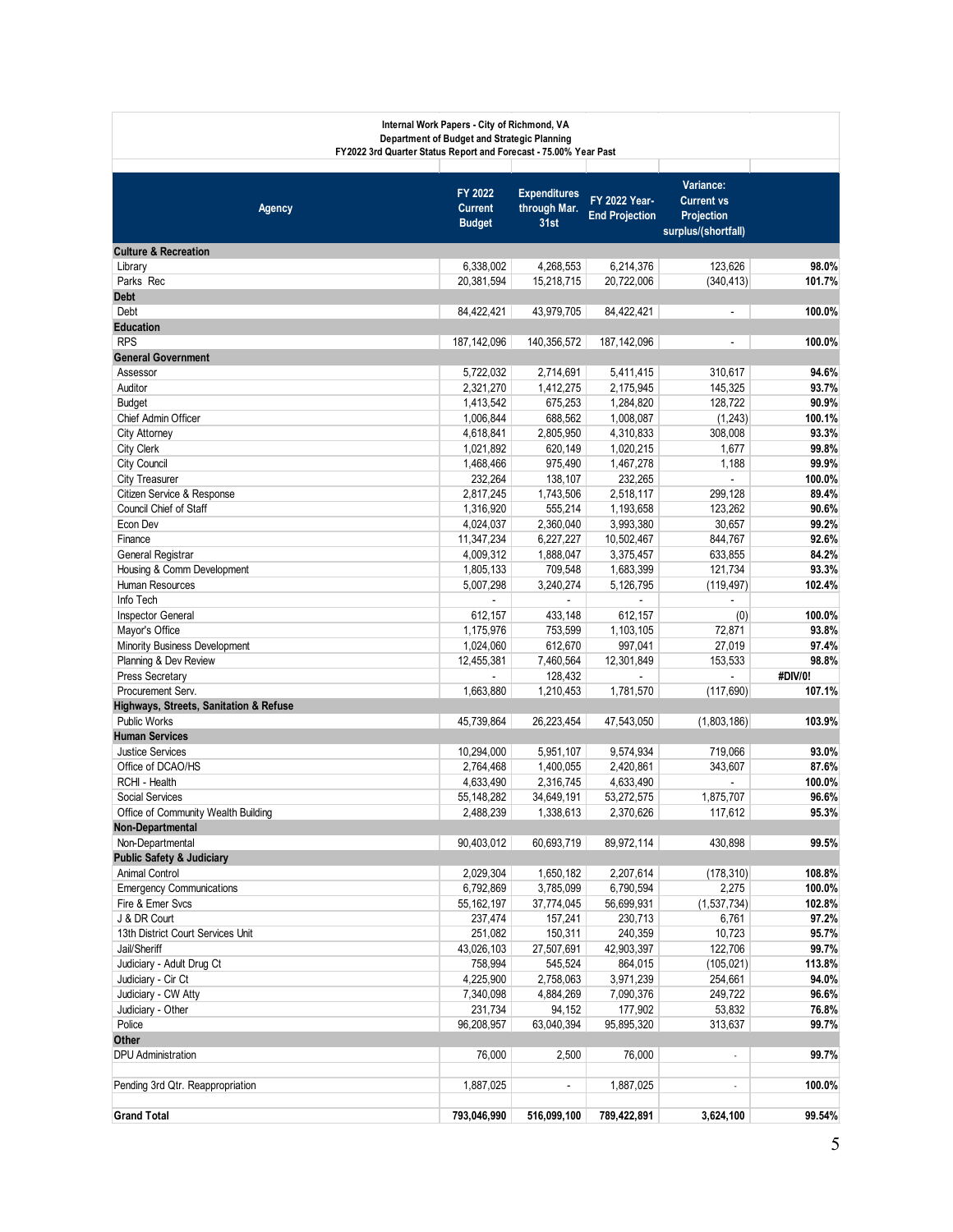**City of Richmond**

### **FY2022 Third Quarter Report**

### **FY2022 Third Quarter Revenue Projections**

Below are explanations of variances within major accounts in the revenue projections. Explanations are offered for variances that are  $+/- 5\%$  or  $+/- 5500,000$ . The current forecast projects revenues to have surplus above the FY2022 budget of \$25,530,677 or about 3.22%. The explanations are in order as they appear in the prior table.

### **Real Property Taxes - Current Projected Revenue Surplus: \$18.9M**

Real Property Taxes – Current are projected to surpass the amended budget amount of \$342.2 million. This surplus reflects the current nature of Richmond's real estate market's growth. New construction and improvements which increase the total assessment amounts are bountiful. However, new construction lags unprecedented demand which leads to higher assessments for existing properties by the City Assessor.

### **Real Property Taxes - Delinquent <b>Projected Revenue Shortfall: (\$2.8M)**

Real Property Taxes – Delinquent are projected to fall short of the budgeted amount of \$11.8 million by a considerable amount. Given the continuing economic realities of the COVID-19 pandemic paired with the increase of real estate valuations there was concern that collection rates would drop. However, based on the impressive Real Estate – Current collection rate, concerns were proven speculative. Losses from anticipated delinquent collections are well more than offset by current collections.

### **Business License Taxes Projected Revenue Surplus: \$2.5M**

Business Licenses Taxes are projected to surpass the budgeted amount of \$31.4 million. This surplus is in large part attested to the conservative nature of budgeting this revenue stream in the wake of COVID-19. It must be noted, that while the surplus does bode well for the health of Richmond's businesses, these revenues are still less than the FY2017 observed actual amounts.

The Cigarette Tax is projected to fall short of the \$3.1 million budget amount. A number of factors converge to reduce this revenue category. Firstly, this revenue stream is intended to reduce as the additional consumer cost in the form of a tax is meant to encourage smoking cessation which results in decreased collections. Second, COVID-19 has led to a shift in consumer spending (e.g., remote workers who used to commute to the City from surrounding counties may be purchasing their cigarettes locally). Third, this tax category is novel for the City and the merchants which collect said tax. As such, merchants – both wholesale and retail who are required to purchase stamps up front are working off backlogs of cigarette stamp stock.

Consumer Utility Taxes are projected to fall short of the \$18.3 million budget amount. These revenues are directly related to consumer utility consumption (i.e., electric, gas, and telephone) which have shifted back and forth throughout COVID-19 as consumption patterns change.

### **Cigarette Tax Projected Revenue Shortfall: (\$419K)**

# **Consumer Utility Taxes The Consumer Utility Taxes According to Projected Revenue Shortfall: (\$820K)**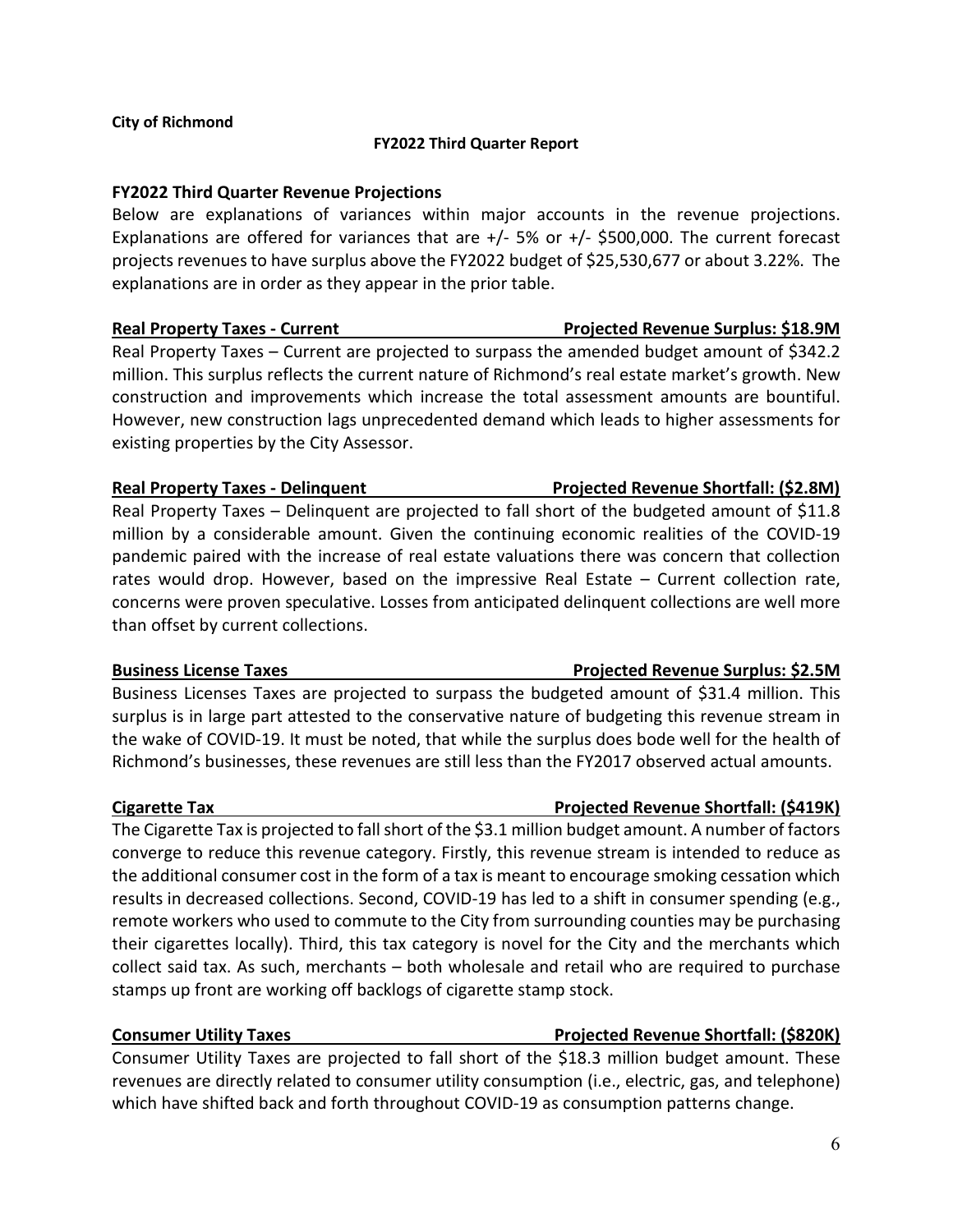# **Local Sales & Use Tax Projected Revenue Surplus: \$5.8M**

Local Sales and Use Tax is projected to be considerably higher than the budgeted amount of \$36.9 million. Local Sales and Use Tax is remitted to the City on a monthly basis based on consumer spending in the locality. While a portion of these increased revenues can be associated with substitutive spending as a result of COVID-19, it is compounded by the recent rapid rise of inflation. In short – as consumer goods cost more, more Local Sales and Use Tax is collected.

**Other Local Taxes Projected Revenue Surplus: \$32K** Other Local Taxes are projected higher than anticipated and budgeted. This surplus is attributed to the remittance of the final 'Games of Skill Receipts' from the state. These revenues were unbudgeted due to the ongoing legal and legislative decisions regarding games of skill/grey machines at the state level.

Prepared Food Tax is projected to be higher that the budgeted amount of \$28.2 million. Prepared Food Tax is remitted to the City on a monthly basis based on consumer spending for meals within the City of Richmond. As with Local Sales and Use Tax, the COVID-19 substitutive spending and inflation have resulted in an increase in this revenue source.

### **Prepared Food Taxes-School Facilities Projected Revenue Surplus: \$456K**

Prepared Food Tax is projected to be higher that the budgeted amount of \$28.2 million. Prepared Food Tax is remitted to the City on a monthly basis based on consumer spending for meals within the City of Richmond. As with Local Sales and Use Tax, the COVID-19 substitutive spending and inflation have resulted in an increase in this revenue source.

This revenue source is projecting a surplus due to an increase in adult electronic monitoring placements with conditions of employment.

### **Revenue from Use of Property Projected Revenue Surplus: \$490K**

This revenue source is projected to have a surplus as a result of a one-time payment for a recoverable grant related to the Redskins Facility.

**Charges for Fire and Rescue Services Projected Revenue Shortfall: (\$40K)** This revenue source is projected to have a shortfall due staffing issues within the Fire Prevention Division, a decrease in inspection fees due to COVID-19, and a lower collection rate on false alarms accounts.

### **Charges for Information Technology Projected Revenue Surplus: \$4.6K**

This revenue source is projecting a surplus due to an increase in the use of copiers now that facilities are re-opening.

### **Prepared Food Taxes Projected Revenue Surplus: \$1.8M**

### **Fines & Forfeitures Projected Revenue Surplus: \$3K**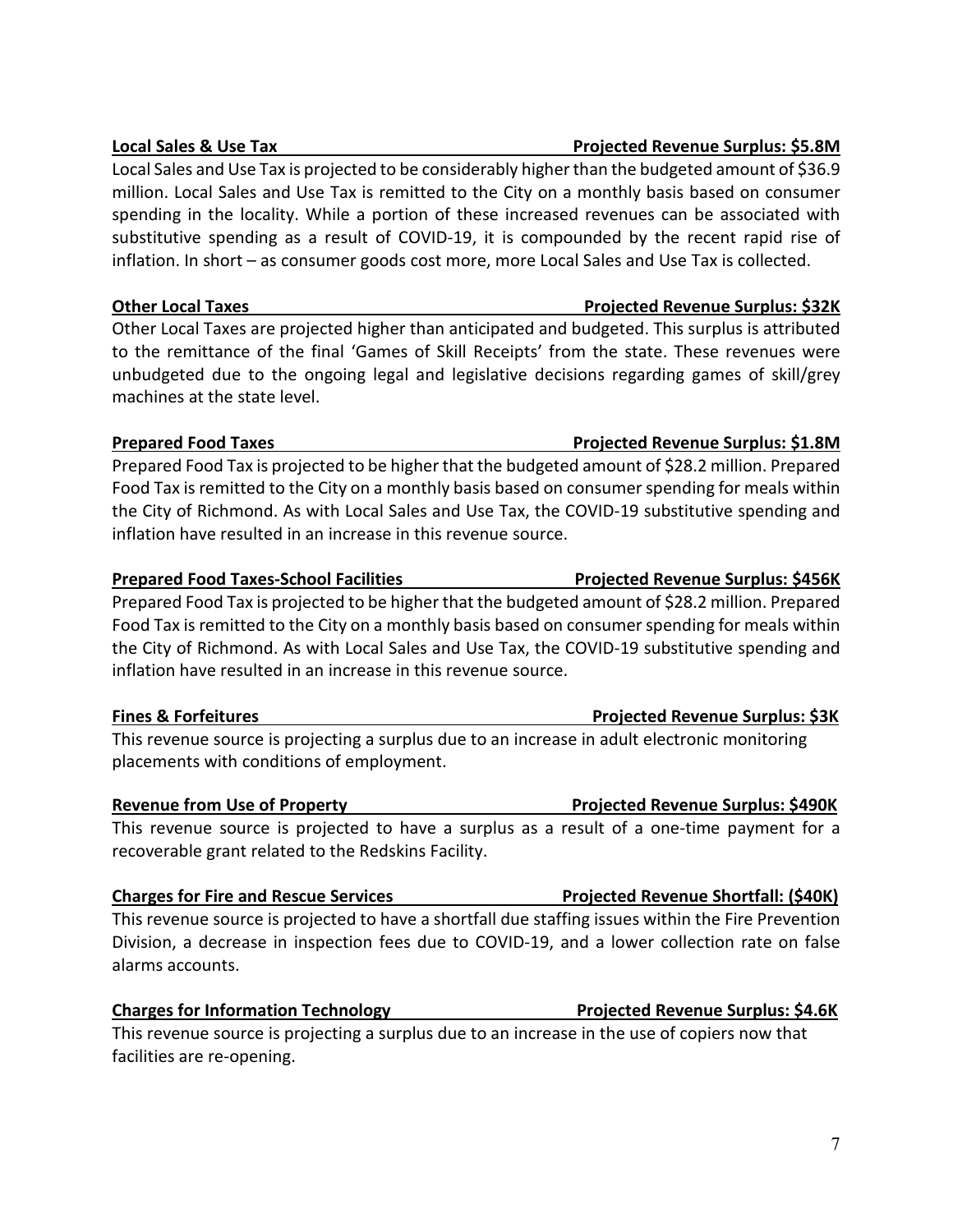This revenue source is projecting a surplus primarily due to easing of COVID-19 restrictions and a departmental fee structure change that has moved from flat daily rates to hourly rates which has given customers additional flexibility when making reservations.

# **Court Costs Projected Revenue Surplus: \$1.3M**

This revenue source is projecting a surplus due to increases from land records recordings. Mortgage interest rates have dropped which more than likely effected the real estate market and caused an increase in the number of real estate transactions.

This revenue category is projected to be in surplus of the budgeted amount due to an increase in returned check revenue.

# **Miscellaneous Projected Revenue Shortfall: (\$165K)**

The Miscellaneous revenue category is projected to fall short of the budgeted amount. A key driver of the miscellaneous category are rebates to the Greater Richmond Convention Center Association (GRCCA). This rebate is determined by GRCCA on a number of factors (transient lodging tax remittance, GRCCA operating costs, GRCCA self-generated revenues, etc.). Given the reduction of travel and events witnessed under COVID-19, there is not a rebate anticipated to ensure conservative revenue estimation.

The Auto Rental Tax is projected to be in surplus the budgeted amount. The surplus reflects a 'return to normalcy' after the peak of COVID-19 and better aligns with prior fiscal year actual amounts thanks to increased auto rentals.

# **Public Safety Projected Revenue Shortfall: (\$949K)**

This revenue source is projecting a shortfall due to a lower State reimbursement for the aid to localities. Additionally, the Sheriff's office is anticipating lower revenues based on vacancies and not receiving revenues for those vacancies from the Comp Board.

This revenue source is projecting a surplus due to, per the City's financial system, adjustments were made regarding CARES Act Relief Funding to account for expenditures from FY2022 September 2021 as of 10/06/2021.

### **Utilities Projected Revenue Surplus: \$3.8K**

This revenue source primarily consists of charges for law enforcement off-duty services for various events, i.e. funeral escorts, which declined during the height of COVID-19 but have begun to increase as COVID restrictions have decreased.

# **Auto Rental Tax Projected Revenue Surplus: \$131K**

# **Other Federal Revenue Projected Revenue Surplus: \$29K**

### Charges for Parks & Recreation **Projected Revenue Surplus: \$39K**

# **Other Projected Revenue Surplus: \$10.5K**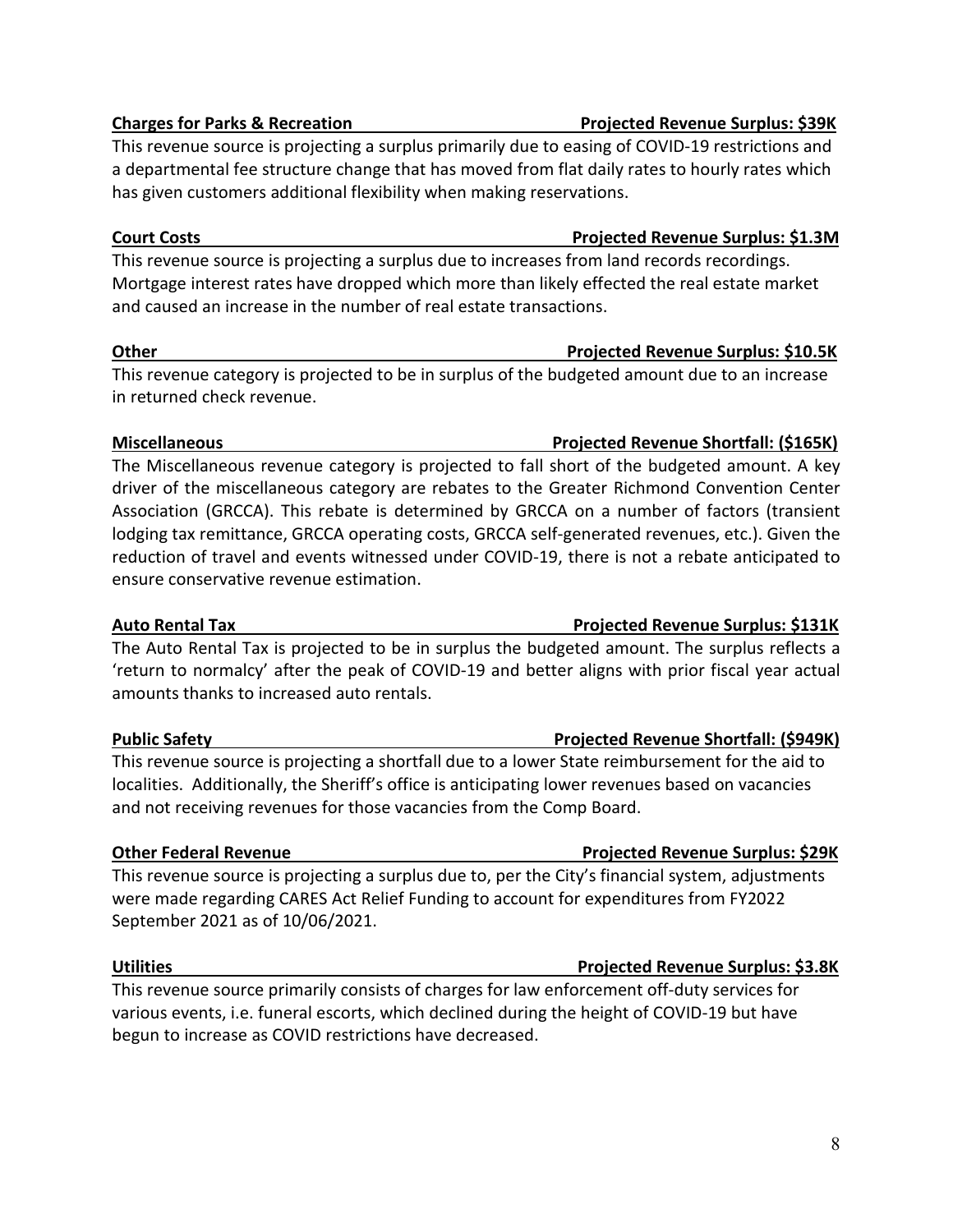### **FY2022 Third Quarter Expenditure Projections**

General Fund Expenditures are trending lower than budgeted with a projected, estimated surplus of \$3,624,100 or projected savings of 0.46% of the total general fund budget.

**It is important to note that these projections are based on data collected for FY22 as of March 31, 2022. As a result, these projections could change as more data becomes available during year end closing and the accrual period. Below are explanations of major variances in the preliminary end of year expenditure projections.** The explanations are in order as they appear in the third quarter status report. Variances of +/- 5% or +/- \$500,000 are detailed below.

# **City Assessor Projected Budget Surplus: \$311K**

The Office of the City Assessor is projected to have personnel savings of \$280K that is attributed to agency vacancies. The office is projected to have an operating savings of \$30K that is a result of fewer expenses associated with Board of Equalization meetings.

### **City Auditor Projected Budget Surplus: \$145K**

The Office of the City Auditor is projected to have personnel savings of \$138K that is attributed to vacancies. The office is projected to have a slight operating savings of \$7K.

### **Budget & Strategic Planning Projected Budget Surplus: \$129K**

The Department of Budget & Strategic Planning is expected to have a net savings of \$129K that is solely attributed to departmental vacancies.

The Office of the City Attorney is projected to have personnel savings of \$308K that is attributed to vacant City Attorney position.

Citizen Service & Response is projected to have personnel savings of \$167K that is attributed to agency vacancies. The department's focus in FY22 was filling the Communications leader position first, then begin to fill more junior roles; this position began in January. Additional positions are now being actively recruited and filled. On the RVA311 side, call center hiring only occurs when there are enough open positions to hold a training class. The training class was hired at the beginning of February and the RVA311 is now fully staffed; however, that created some vacancy funding in the first half of the year. The office is projected to have an operating savings of \$132K.

# **Council Chief of Staff Chief Article Council Chief of Staff Chief Article Council Chief Article Surplus: \$123K**

The Office of City Council Chief of Staff is projected to have personnel savings of \$367K that is attributed to agency vacancies. The office is projected to have an operating shortfall of (\$244K) that is a result of additional expenditures in contractual and professional services for consulting services.

# **City Attorney Projected Budget Surplus: \$308K**

### **Citizen Service & Response Projected Budget Surplus: \$299K**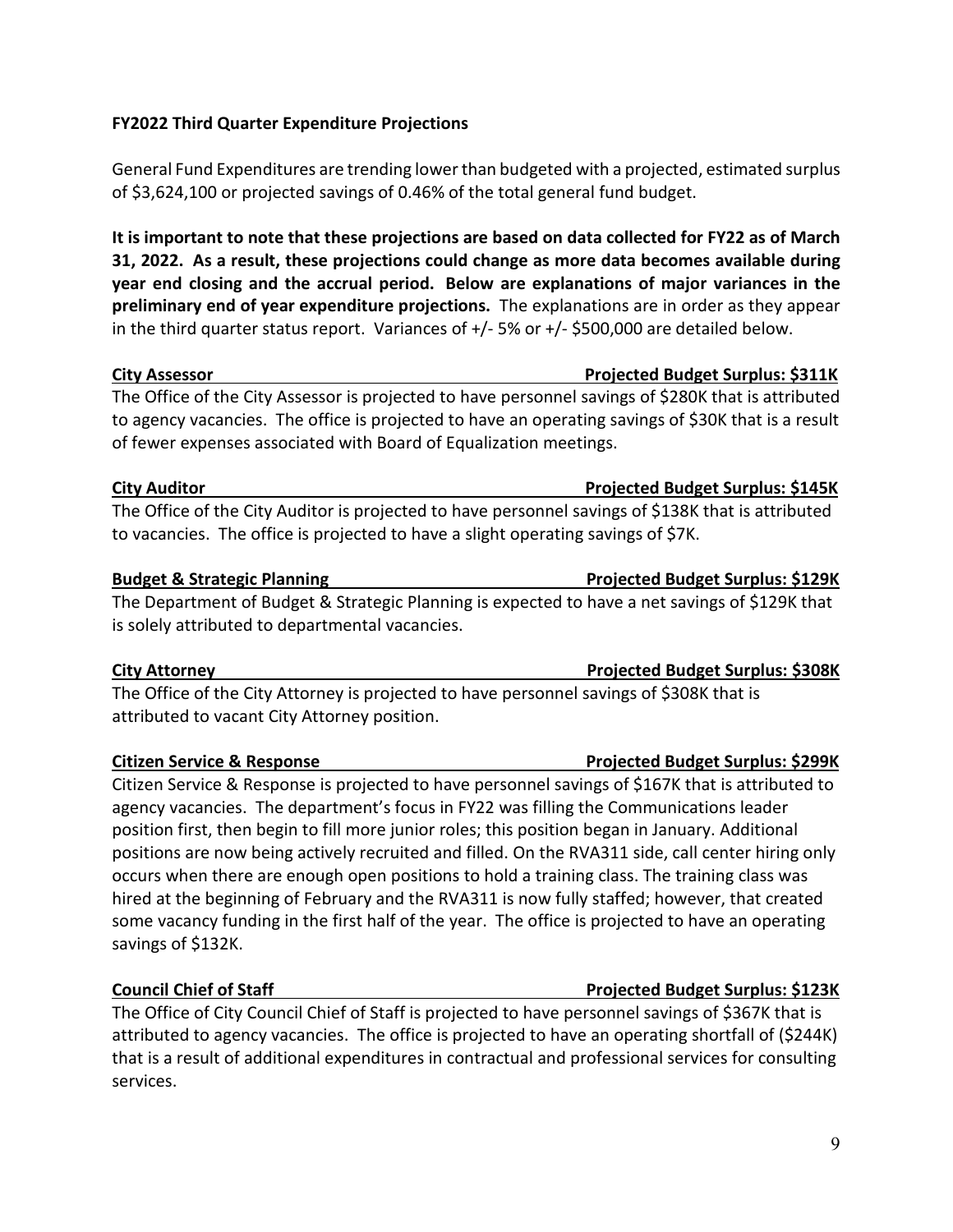## **Finance Projected Budget Surplus: \$845K**

# The Department of Finance is projected to have personnel savings of \$845K that is attributed to agency vacancies.

The General Registrar is projected to have personnel shortfall of (\$390K) due to hiring previously vacant fulltime permanent positions. This shortfall, however, is offset by a savings of \$1M in operating expenses as a result of curtailing the use of temporary positions as well as expenses associated with the cancellation of the June election.

### **Housing & Community Development Projected Budget Surplus: \$122K**

The Department of Housing & Community Development is projected to have personnel savings of \$209K that is attributed to agency vacancies. The office is projected to have slight operating shortfall of (\$88K) that is the result of increased costs related to employee parking, rent increases, employee training, cable, conference room equipment and the habitat housing project.

The Mayor's Office is projected to have personnel savings of \$73K that is attributed to vacancy savings.

The Department of Procurement Services is currently expected to be over budget in personnel by (\$117K) due to the hiring of an unfunded, critical position. The Department will receive a budget appropriation to accommodate this overage.

# **Public Works Projected Budget Shortfall: (\$1.8M)**

The Department of Public Works is projected to have a significant personnel savings of \$2.5M that is attributed to departmental vacancies. This savings is offset by an operating shortfall of (\$4.3M) is attributed to unbudgeted expenses including: hiring of additional temporary workers, the replacement of playground equipment at Hillside Court, operating costs for holiday markets during the Christmas season, increased waste management service costs, COVID-19 office cleaning expenses, and additional purchase of supercans to accommodate new residents within the City.

Justice Services is projected to have personnel vacancy savings of \$486K that is attributed to: a high turnover rate; retention issues; and non-competitive salaries in extremely competitive market conditions. In addition, there have been challenges with the overall recruitment process. An operating savings of \$233K is projected due to challenges with identifying available vendors for proposed services/contracts related to juvenile programming, as well as lower than expected referrals related to the MOA with RBHA for Adult Behavioral Health services.

# **Procurement Services And Accord Budget Shortfall: (\$117K)**

# **General Registrar Projected Budget Surplus: \$634K**

# **Mayor's Office Projected Budget Surplus: \$73K**

## **Justice Services Projected Budget Surplus: \$719K**